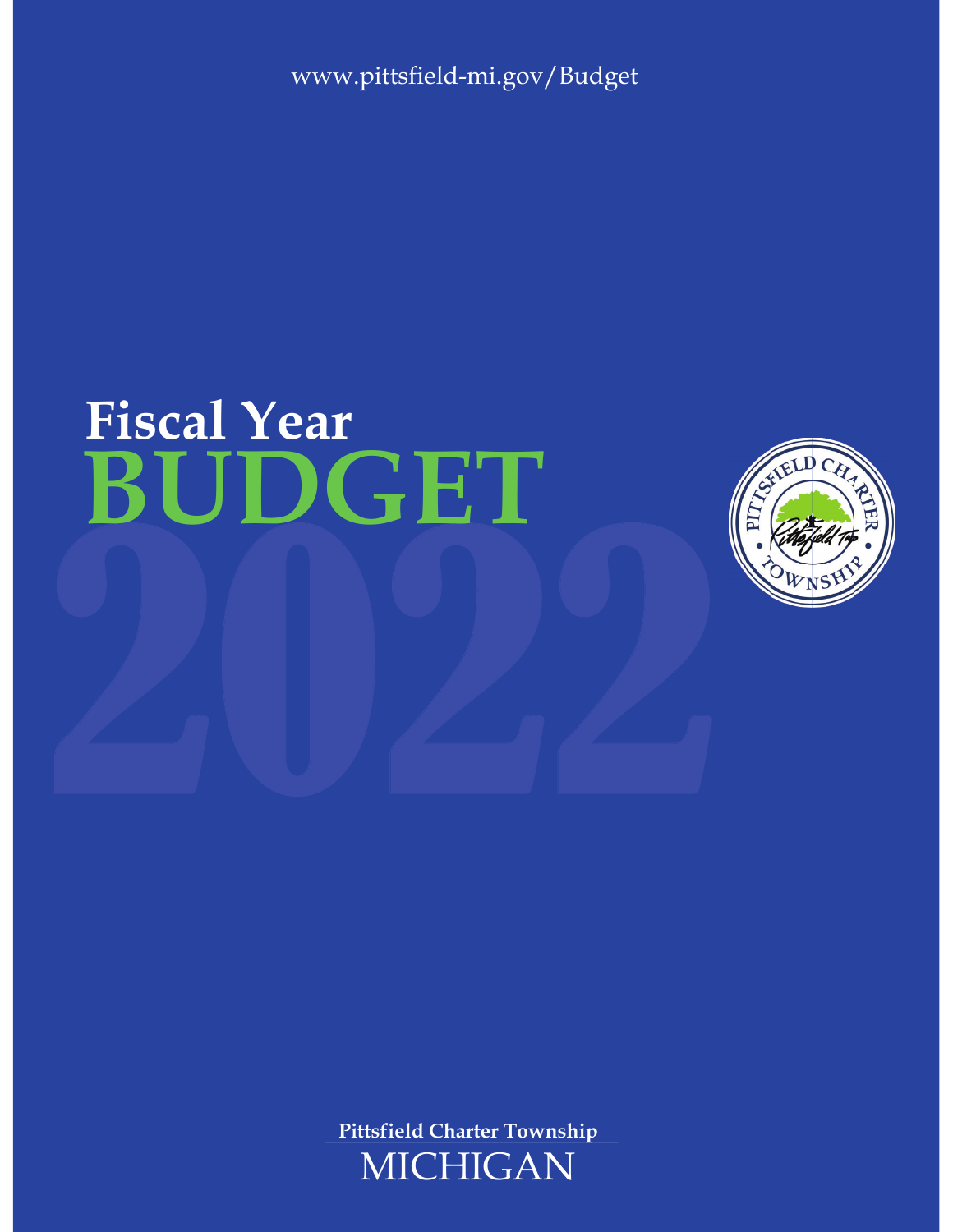# Pittsfield Charter Township 2022 Budget Index

| <b>Budget Glossary</b>                   | Pages 1-2  |
|------------------------------------------|------------|
| 2021 Millage and Tax Levy Information    | Pages 3-4  |
| <b>General Fund Revenues</b>             | Pages 5-6  |
| <b>General Fund Expenditures</b>         | Page 7     |
| <b>General Fund Activity Budgets</b>     | Pages 8-14 |
| Township Board (Pg.8)                    |            |
| Supervisor's Office (Pg.8)               |            |
| Finance Department (Pg.8)                |            |
| Clerk's Office (Pg.8)                    |            |
| Information Technology Services (Pg.9)   |            |
| Board of Review (Pg.9)                   |            |
| General Services (Pg.9)                  |            |
| Professional Services (Pg.9)             |            |
| Treasurer's Office (Pg.10)               |            |
| Assessing Department (Pg.10)             |            |
| Elections Department (Pg.10)             |            |
| Building Maintenance (Pg.11)             |            |
| Human Resources (Pg.11)                  |            |
| Post-Employment Services (Pg.12)         |            |
| Property Maintenance Inspections (Pg.12) |            |
| Drains at Large (Pg.12)                  |            |
| Township Roads and Maintenance (Pg.12)   |            |
|                                          |            |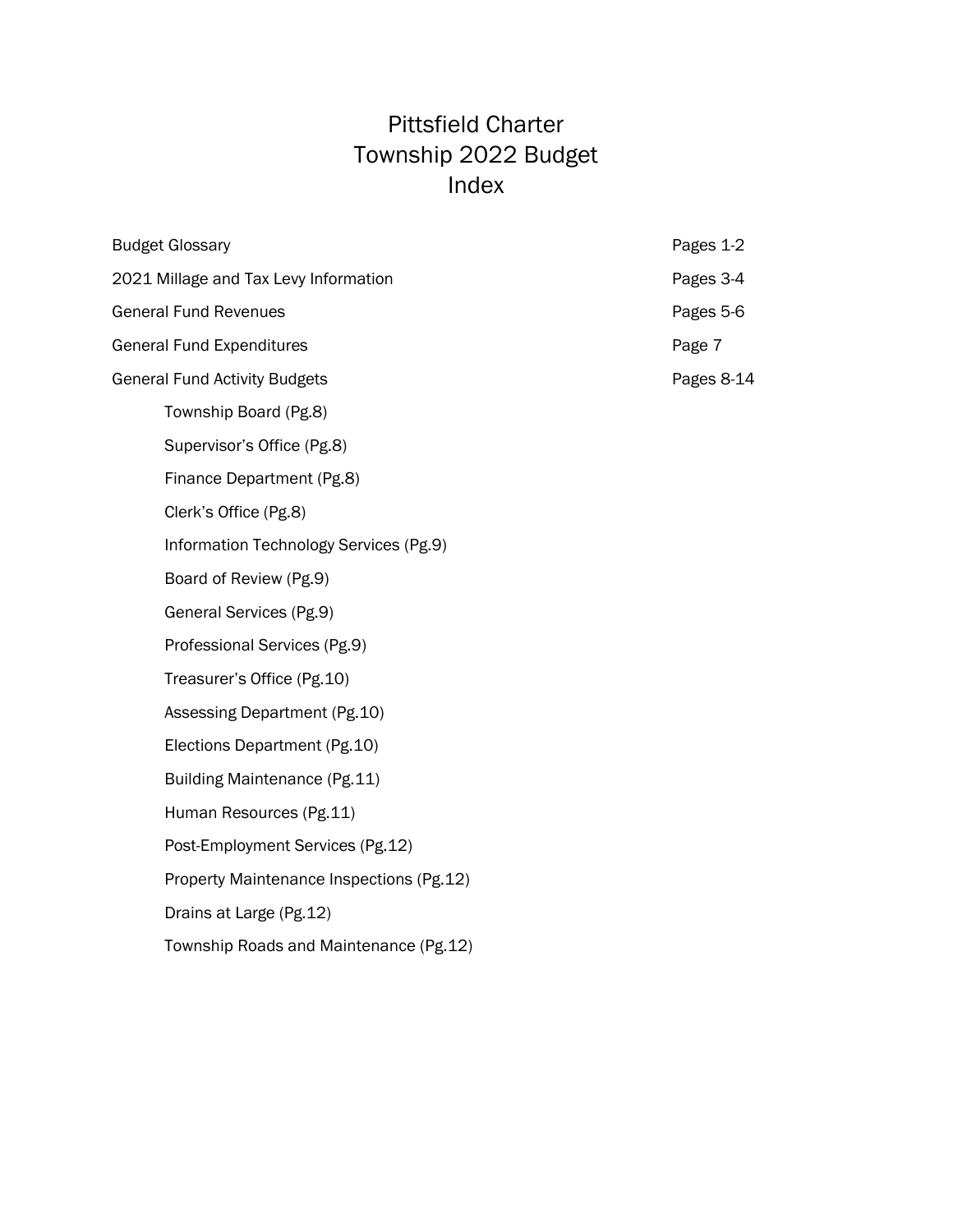# Pittsfield Charter Township 2022 Budget Index

|                       | Street Lighting (Pg.12)                |             |
|-----------------------|----------------------------------------|-------------|
|                       | Metro Authority (Pg.12)                |             |
|                       | Transit (Pg.12)                        |             |
|                       | Municipal Services (Pg.13)             |             |
|                       | Community Development Services (Pg.13) |             |
|                       | Recreation (Pg. 13-14)                 |             |
|                       | Historical District Commission (Pg.14) |             |
|                       | Capital Outlay (Pg.14)                 |             |
|                       | Debt Service (Pg.14)                   |             |
|                       | Transfers (Pg.14)                      |             |
|                       | Contingency (Pg.14)                    |             |
|                       | <b>Special Revenues Budgets</b>        | Pages 15-20 |
|                       | Public Safety Fund (Pg.15-16)          |             |
|                       | Parks Millage Fund (Pg.17)             |             |
|                       | 800 MHz Communications Fund (Pg.17)    |             |
|                       | Building Department Fund (Pg.18)       |             |
|                       | 911 Service Fund (Pg.18)               |             |
|                       | Federal Forfeiture Fund (Pg.19)        |             |
|                       | Drug Forfeiture Fund (Pg.19)           |             |
|                       | Tree Mitigation Fund (Pg.19)           |             |
|                       | Sidewalk Reserve Fund (Pg.20)          |             |
|                       | Refuse Fund (Pg.20)                    |             |
| <b>Utilities Fund</b> |                                        | Page 20-21  |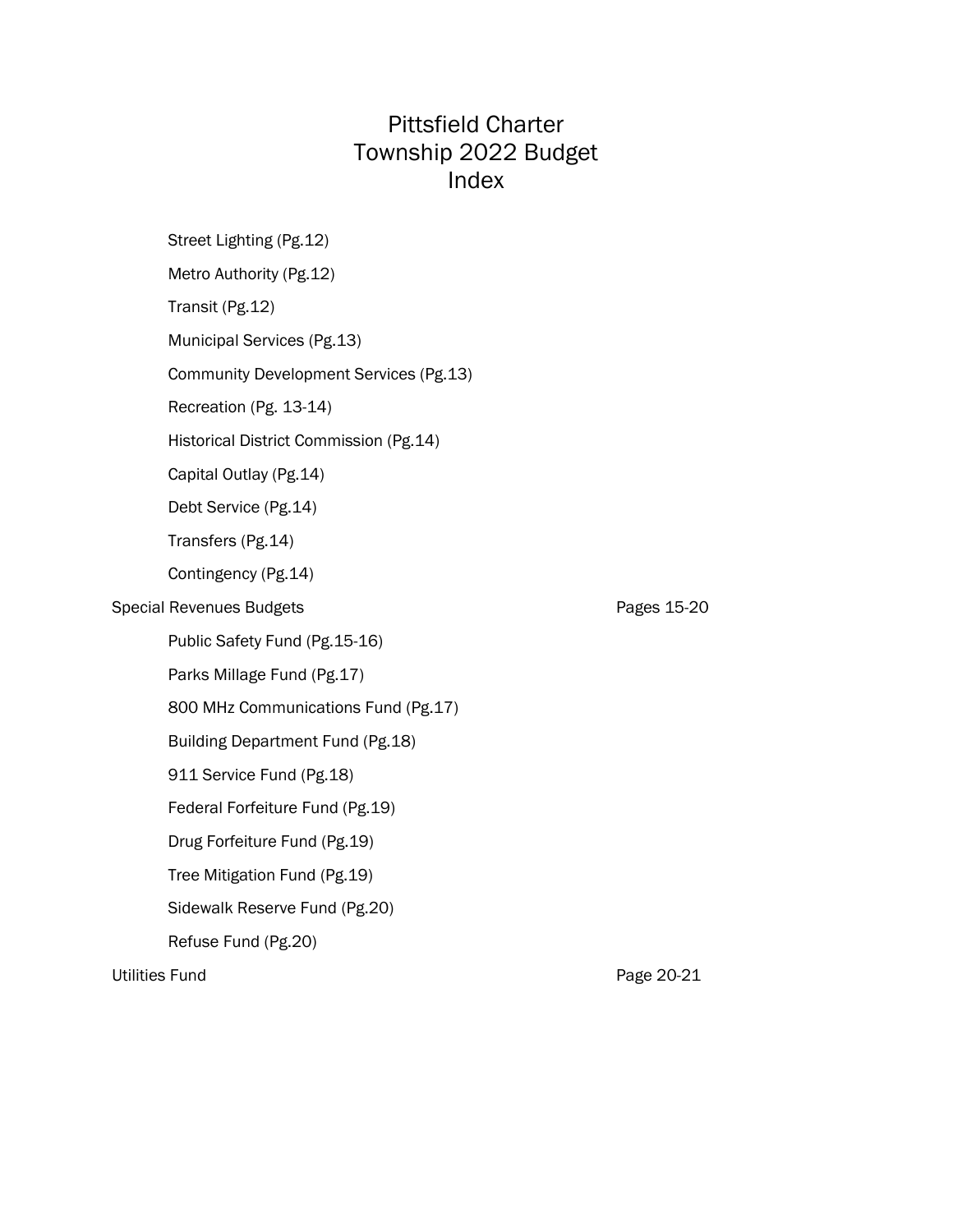# PITTSFIELD CHARTER TOWNSHIP Year 2022 Glossary of Terms

Amended budget: the original adopted budget plus any amendment passed as of a certain date.

Budget public hearing act: requires that the Township hold a public hearing on its proposed budget. Notice must be given in a newspaper of general circulation within the Township at least six days prior to the hearing.

Charter township act: passed in 1947 by the State of Michigan, the Act affords the Township added local discretions, general taxing power, and greater territorial integrity.

**Contingencies:** a budgetary reserve to provide for emergency or unanticipated expenditures during the fiscal year.

Capital assets: assets of a significant value having a useful life of several years.

Capital outlay: expenditures for the acquisition of capital assets.

Capital expenditures: items that normally last more than one year and cost more than a specified dollar amount; capital general includes personal property such as vehicles, computers, office furniture, and playgroups equipment.

Depreciation: (1) expiration in the services life of capital assets attributable to wear and tear, deterioration, inadequacy, or obsolescence; (2) that portion of the cost of a capital asset which is charged as an expense during a particular period.

Enterprise funds: funds maintained to support commercial-type operations such as public utilities, where the costs of providing the services are financed by user charges.

Final millage: the tax rate adopted in the final public hearing of a taxing authority.

Freedom of information act (FOIA): requires that all public records be disclosed except those that are specifically exempted (MCL 15.243). Sometimes the Township may charge a fee for requesting the documents or incur an expense for providing documents.

Fund balance: the excess of the Township's assets over its liabilities; a negative fund balance is called a deficit.

General fund: general unrestricted revenues of the Township government, or funds whose use is not restricted to a specific purpose.

**Headlee amendment:** keeps the Township's revenue increase on the existing tax base at or below the rate of inflation.

Internal service funds: funds derived from transfers from one department of the Township to another to account for services rendered such as printing and vehicle maintenance.

Law enforcement information network (LEIN): through the LEIN, the Township's firefighters are able to obtain complete information about the hazardous materials being carried in their vehicle and how to deal with them in the event of a spill.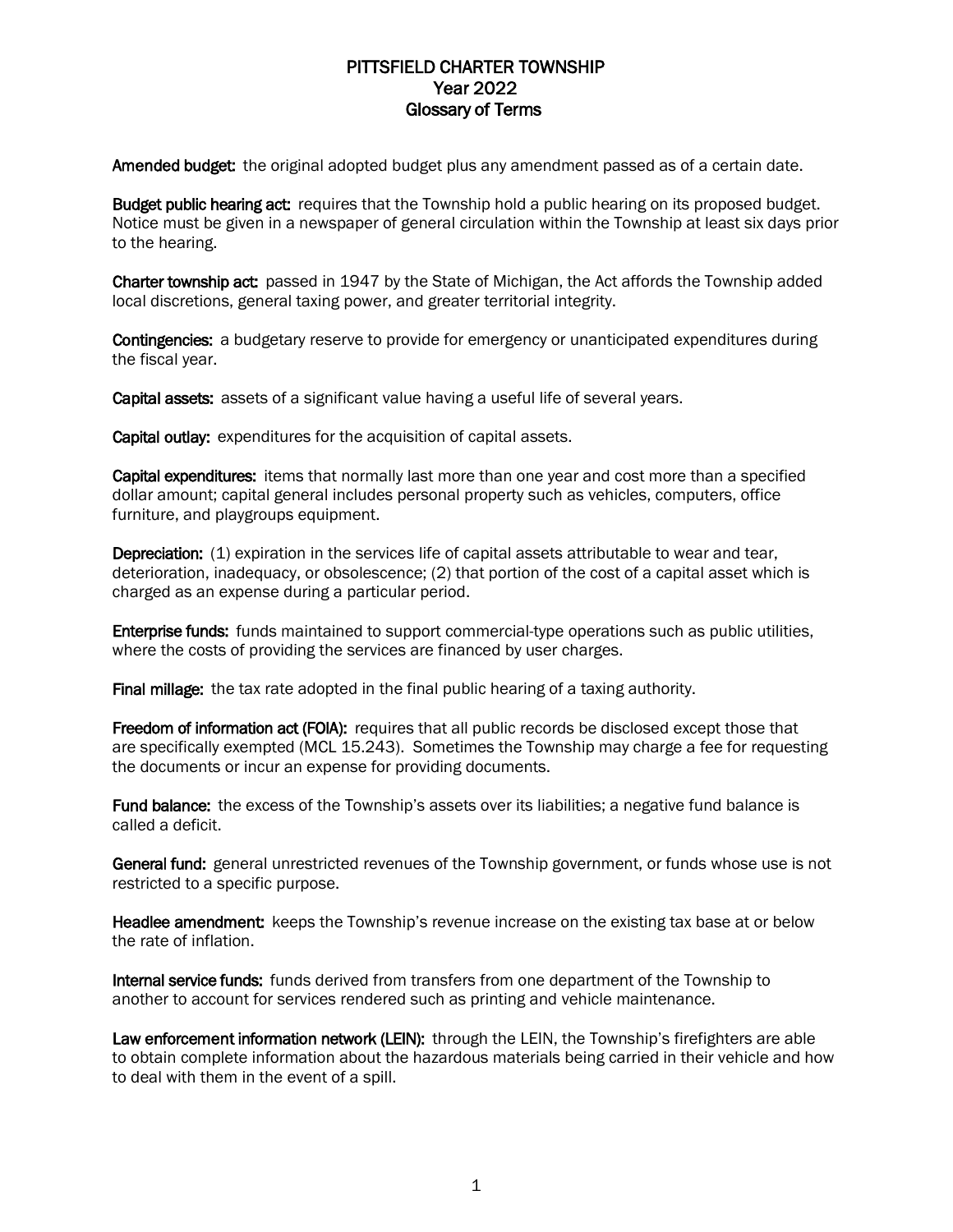# PITTSFIELD CHARTER TOWNSHIP Year 2022

## Glossary of Terms

Mill: how property tax rate is expressed with one mill being one-tenth of a percent. As applied to property taxes, a one-mill rate yields \$1 of revenue for every \$1,000 of assessed value. For example, a property tax rate of 68.5 mills as applied to a \$120,000 property assessed at 20 percent of market value would yield  $$1,644$  (120 x 0.2 x 68.5 = 1,644).

**Millage rate:** the rate used in calculating taxes based upon the value of property, expressed in mills per dollar of property value; a mill is equal to 0.1 percent.

Special revenue fund: funds broken down into a number of individual units whose use is earmarked for a specific purpose; these might include federal and state grant funds, specialized fees, etc.

Truth-in-taxation: the Township board must reduce its tax rate on last year's tax base so that it does not generate more revenue that the amount it did during the prior year. The Township board must hold a public hearing and advertise the hearing in a newspaper of general circulation in the area. The public hearing can be held in conjunction with the regularly required hearing on the Township budget.

Zoning board of appeals (ZBA): this body serves as the first step in the appeals process as it considers requests for relief from zoning rules that may be too stringent under certain circumstances. Its main duty is to consider appeals from previous decisions regarding requests for variances and special use permits allowed in the zoning ordinance.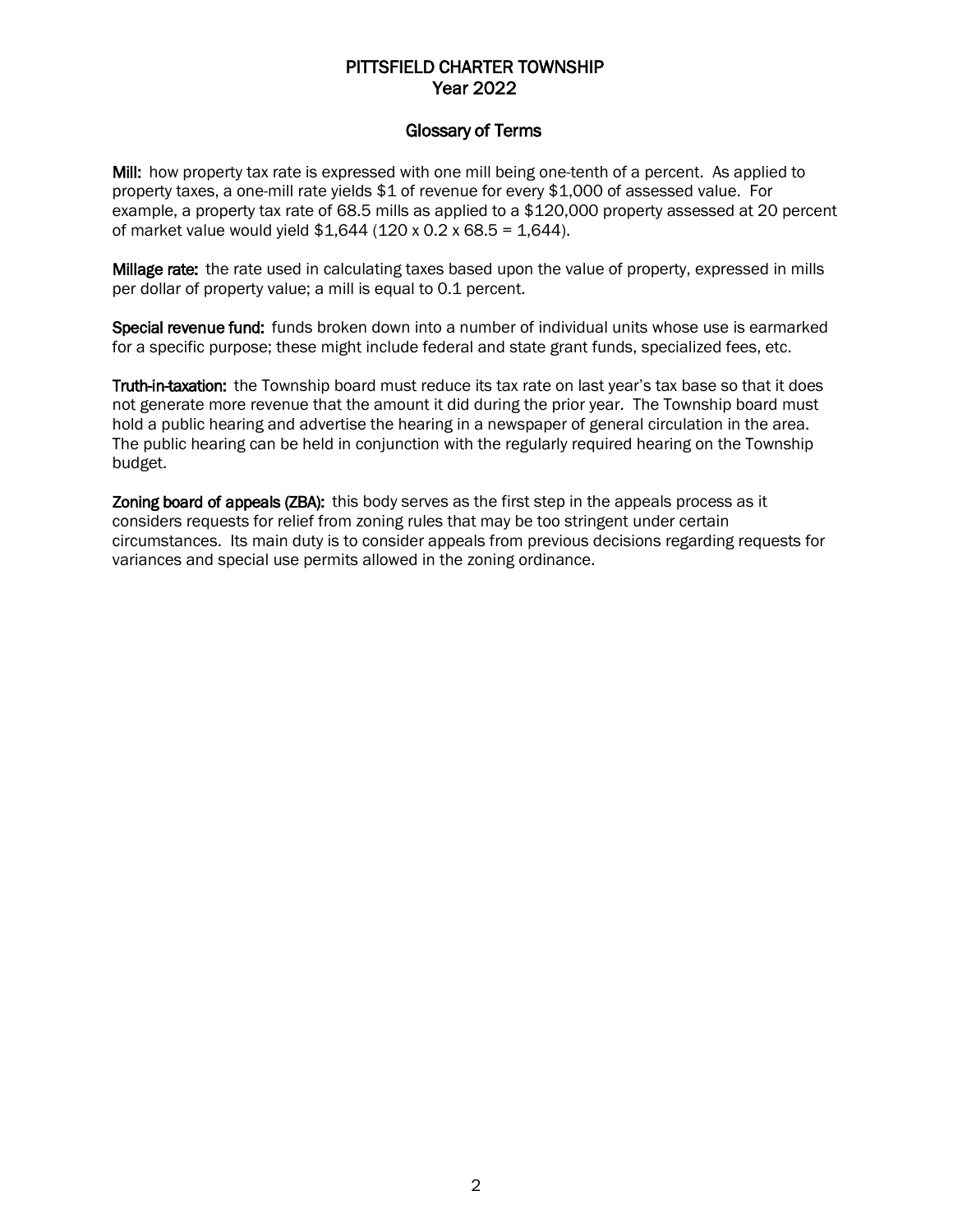# PITTSFIELD CHARTER TOWNSHIP

#### 2021 Millage and Tax Levy Information

|                                                  | 2021 Assessed Value is<br>2021 State Equalized Valuation is<br>2021 Taxable Value is<br>2021 Industrial Facilities Taxable Value is                                                                                                                                                |                                                                  | \$2,682,561,610<br>\$2,682,561,610<br>\$2,212,951,587<br>19,372,300<br>\$             |  |  |  |
|--------------------------------------------------|------------------------------------------------------------------------------------------------------------------------------------------------------------------------------------------------------------------------------------------------------------------------------------|------------------------------------------------------------------|---------------------------------------------------------------------------------------|--|--|--|
|                                                  |                                                                                                                                                                                                                                                                                    | <b>Authorized Millage</b>                                        |                                                                                       |  |  |  |
|                                                  | 1. Charter Township Act<br>2. Parks Special Voted<br>3. Public Safety Special Voted                                                                                                                                                                                                | Voted 1972<br><b>Voted 2016</b><br><b>Voted 2021</b>             | 5.0000 Mills<br>0.4855 Mills<br>2.9500 Mills                                          |  |  |  |
| 4. Headlee Constitutional Amendment MCL 211.34d* |                                                                                                                                                                                                                                                                                    |                                                                  |                                                                                       |  |  |  |
|                                                  | a. 2021 Millage Reduction Fraction<br>b. 2021 Maximum Allowable Millage<br>i. General Fund<br>ii. Parks Fund<br>iii. Public Safety Fund<br><b>Total 2020 Millage</b><br>C.                                                                                                         | .9960 x 4.0566Mills<br>.9960 x 0.4737 Mills<br>N/A x 2.9500Mills | .9960<br>$= 4.0403$ Mills<br>$= 0.4718$ Mills<br>$= 2.9500$ Mills<br>$= 7.4621$ Mills |  |  |  |
|                                                  | 5. Truth in Assessing Act MCL 211.34 <sup>+</sup><br>a. Truth in Assessing Multiplier                                                                                                                                                                                              |                                                                  | $= 1.0000$                                                                            |  |  |  |
|                                                  | 6. Truth in Taxation Act MCL 211.24e <sup>#</sup><br>a. 2021 Truth in Taxation Multiplier<br>2021 Maximum Levy Without Public Hearing<br>b.<br>i. 2021 General Fund Operating Millage Rate<br>2020 Millage Levy x 1.0000 = 3.9923 x 1.0000<br>2021 General Fund Operating Tax Levy |                                                                  | $= 1.0000$<br>$= 3.9923$ Mills<br>$= 3.9923$ Mills<br>$= $8,834,766$                  |  |  |  |
|                                                  | ii. 2021 Special Voted Parks Millage Rate<br>2020 Millage Levy x 1.0000 = 0.4662 x 1.0000<br>2021 Parks Fund Tax Levy                                                                                                                                                              |                                                                  | $= 0.4662$ Mills<br>$= 0.4662$ Mills<br>$= $1,031,678$                                |  |  |  |
|                                                  | iii. 2021 Special Voted Public Safety Millage Rate<br>2020 Millage Levy x 1.0000 = 1.8730 x 1.0000<br>2021 Public Safety Fund Tax Levy                                                                                                                                             |                                                                  | $= 2.9500$ Mills<br>$= 1.8730$ Mills<br>$= $6,528,207$                                |  |  |  |

 $\overline{a}$ 

<span id="page-5-0"></span><sup>\*</sup> MCL (Michigan Compiled Laws) 211.34d - All licensed homestead lands shall be assessed and treated as real property. The interest in land of any person holding part-paid certificates for the purchase of any state lands shall be assessed separate from other property. The assessment shall describe the land and shall state therein that the title is in the state.

<span id="page-5-1"></span><sup>†</sup> Truth in Assessing Act MCL 211.34 - Determination of county equalized value; conducting business at public meeting; notice of meeting; advising local taxing units of increased equalized value; reduction of maximum authorized millage rate; examination of assessment rolls to ascertain equal and uniform assessment of real and personal property; equalization procedure.

<span id="page-5-2"></span><sup>‡</sup> Truth in Taxation Act MCL 211.24e - Property tax assessment roll; time; certification by state tax commission; appeal.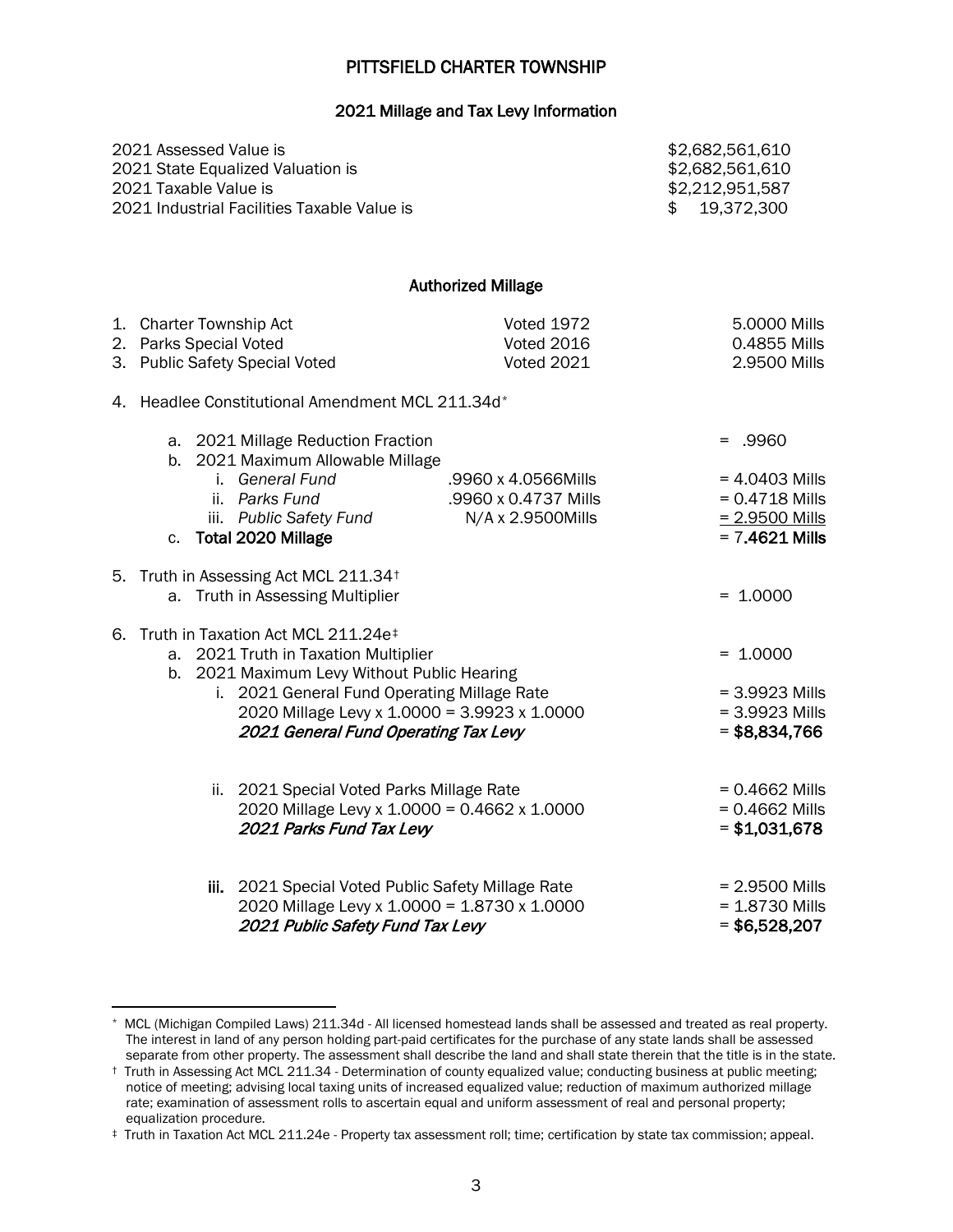c. 2021 Tax Levy

|  |  |  |  | i. 2021 General Fund Operating Tax Levy |  |  |
|--|--|--|--|-----------------------------------------|--|--|
|--|--|--|--|-----------------------------------------|--|--|

- ii. 2021 Parks and Recreation Tax Levy  $= $1,031,678$
- iii.  $2021$  Public Safety Tax Levy  $= $6,528,207$
- iv.  $2021$  Industrial Facilities Tax  $= $$  61,327

### d. Total 2021 Tax Levy  $= $16,455,978$

- 7. Your Township tax rates levied in December 2021
	- i.  $2021$  General Fund Operating Millage  $= 3.9923$  Mills
	- ii.  $2021$  Special Voted Parks Millage  $= 0.4662$  Mills
	- iii.  $2021$  Special Voted Public Safety Millage  $= 2.9500$  Mills

 $= $ 8,834,766$ 

= 7.4085 Mills

<span id="page-6-0"></span>MCL (Michigan Compiled Laws) 211.34d - All licensed homesteads lands shall be assessed and treated as real property. The interest in land of any person holding part-paid certificates for the purchase of any state lands shall be assessed separate from other property. The assessment shall describe the land and shall state therein that the title is in the state.

<sup>†</sup> Truth in Assessing Act MCL 211.34 - Determination of county equalized value; conducting business at public meeting; notice of meeting; advising local taxing units of increased equalized value; reduction of maximum authorized millage rate; examination of assessment rolls to ascertain equal and uniform assessment of real and personal property; equalization procedure. \*

<sup>‡</sup> Truth in Taxation Act MCL 211.24e - Property tax assessment roll; time; certification by state tax commission; appeal.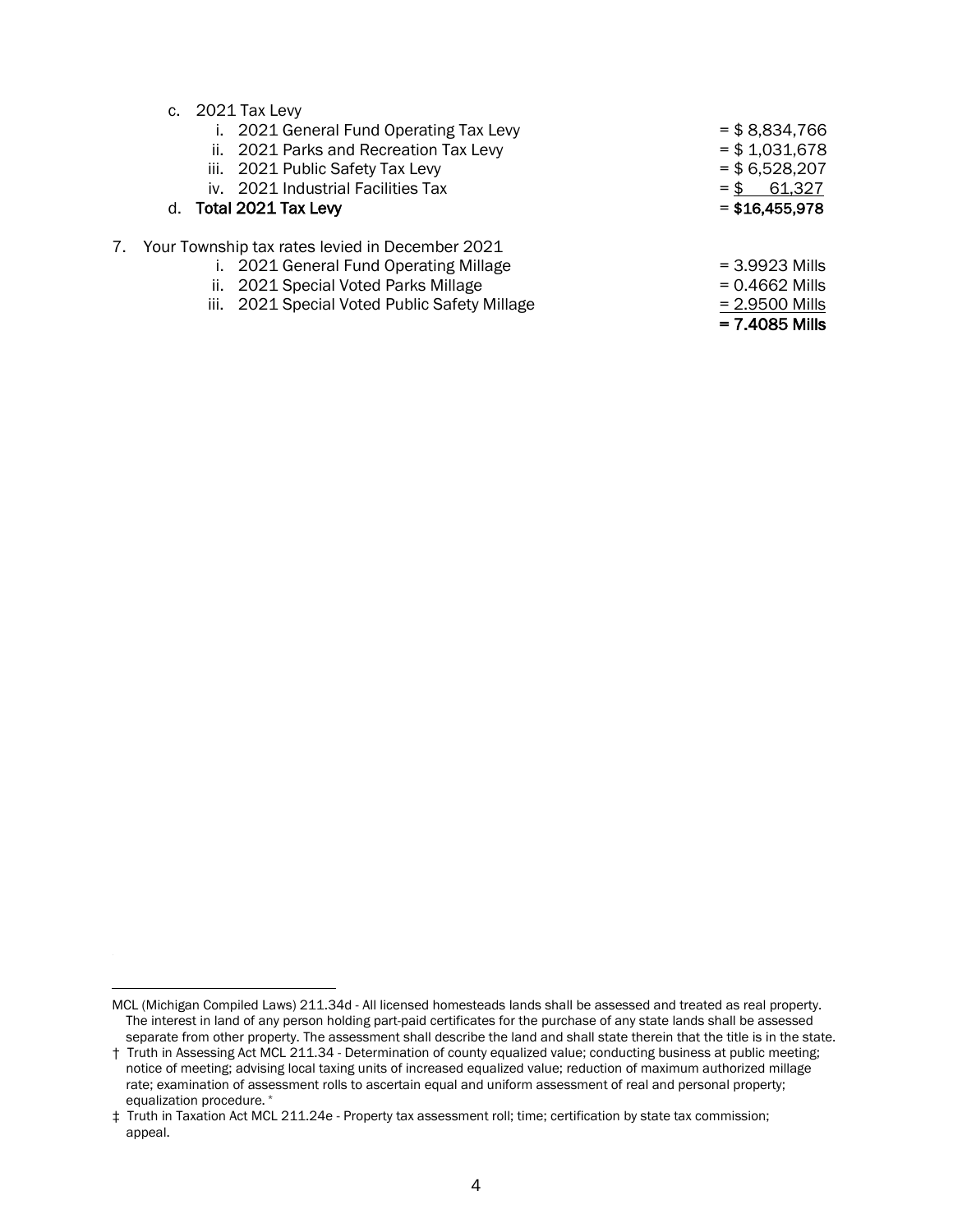#### Pittsfield Charter Township General Fund Revenues 2022 Budget Year

|                             |                                           | 2020<br>Actual     | 2021<br>Amended  |        | 2022<br>Adopted | Pct.<br>Change |
|-----------------------------|-------------------------------------------|--------------------|------------------|--------|-----------------|----------------|
| <b>Revenue-General Fund</b> |                                           |                    |                  |        |                 |                |
|                             | Taxes                                     |                    |                  |        |                 |                |
| 101-000-402                 | <b>General Property Tax</b>               | \$<br>8,058,568 \$ | 8.503.258 \$     |        | 8,834,767       | 4%             |
| 101-000-405                 | PA 425-Saline                             | \$<br>43,073 \$    | 27,000 \$        |        | 45,000          | 67%            |
| 101-000-412                 | Delinquent Personal Property Tax          | \$<br>8,988 \$     | $2,500$ \$       |        | 5,000           | 100%           |
| 101-000-432                 | Payments in Lieu of Taxes                 | \$<br>5,486 \$     | $6,000$ \$       |        | 6,000           | 0%             |
| 101-000-434                 | <b>Trailer Park Tax</b>                   | \$<br>3,859 \$     | 4,000 \$         |        | 4,000           | 0%             |
| 101-000-445                 | Penalties on Taxes                        | \$<br>13,656 \$    | 15,000 \$        |        | 15,000          | 0%             |
| 101-000-447                 | Property Tax Administrative Fees          | \$<br>899,361      | \$<br>925,000 \$ |        | 971,824         | 5%             |
|                             |                                           | \$<br>9.032,991 \$ | 9,482,758 \$     |        | 9,881,591       |                |
|                             | <b>Special Assessments</b>                |                    |                  |        |                 |                |
| 101-000-453                 | <b>Street Lighting</b>                    | \$<br>345,895 \$   | 400,000 \$       |        | 400,000         | 0%             |
|                             | <b>Business and Non-Business Licenses</b> |                    |                  |        |                 |                |
| 101-000-477                 | Cable TV Franchise                        | \$<br>498,414 \$   | 525,000 \$       |        | 525,000         | 0%             |
| 101-000-497                 | Licenses & Inspections                    | \$<br>13,837 \$    | 500 \$           |        | 10,000          | 1900%          |
| 101-000-494                 | Soil Erosion                              | \$<br>$5,300$ \$   | 2,800 \$         |        | 2,800           | 0%             |
| 101-000-495                 | Code Inspection                           | \$<br>76,145       | \$<br>125,000 \$ |        | 125,000         | 0%             |
|                             |                                           | \$<br>593,696 \$   | 653,300 \$       |        | 662,800         |                |
|                             | <b>Intergovernmental Revenues</b>         |                    |                  |        |                 |                |
| 101-000-502                 | <b>Federal Grants - General</b>           | \$<br>229,911 \$   |                  | \$     |                 | 0%             |
| 101-000-524                 | Federal Grants-Senior Nutrition Program   | \$<br>11,238 \$    | $5,000$ \$       |        | 10,000          | 100%           |
| 101-000-528                 | <b>Other Grants</b>                       | \$<br>23,310 \$    | 35,517 \$        |        | 20,000          | $-44%$         |
| 101-000-573                 | Local Community Stabilization Share       | \$<br>82,641 \$    | 95,000 \$        |        | 65,000          | $-32%$         |
| 101-000-574                 | <b>State Revenue Sharing</b>              | \$<br>3,167,316 \$ | 2,883,243 \$     |        | 2,926,492       | 2%             |
| 101-574.001                 | Metro Authority                           | \$<br>17,652 \$    | 15,000 \$        |        | 15,000          | 0%             |
| 101-574.003                 | Financial Data Analytic Tool              | \$<br>$3,301$ \$   | $3,302$ \$       |        |                 | $-100%$        |
| 101-000-576                 | <b>Elections Reimbursements</b>           | \$<br>38,365 \$    | 20,000 \$        |        | 20,000          | 0%             |
| 101-000-581                 | Contributions from Local Units            | \$<br>15,980       | \$               | \$     |                 | 0%             |
|                             |                                           | \$<br>3,589,714 \$ | 3,057,062 \$     |        | 3,056,492       |                |
|                             | <b>Charges for Fees and Services</b>      |                    |                  |        |                 |                |
| 101-000-607                 | Zoning Board of Appeals                   | \$<br>$1,000$ \$   |                  | $-$ \$ | 1,000           | 0%             |
| 101-607.001                 | Planning and Zoning                       | \$<br>87,321 \$    | 75,000 \$        |        | 100,000         | 33%            |
| 101-607.003                 | Right-of-Way Fees                         | \$<br>÷,           | \$<br>200 \$     |        | 200             | 0%             |
| 101-000-640                 | <b>Administrative Charges</b>             | \$<br>215,324 \$   | 210,000 \$       |        | 320,000         | 52%            |
| 101-640.001                 | Administrative Charges-UT                 | \$<br>498,173 \$   | 500,000 \$       |        | 550,000         | 10%            |
| 101-000-643                 | <b>Other Charges for Services</b>         | \$<br>837          | \$<br>20,000 \$  |        | 20,000          | 0%             |
|                             |                                           | \$<br>802,655 \$   | 805,200 \$       |        | 991,200         |                |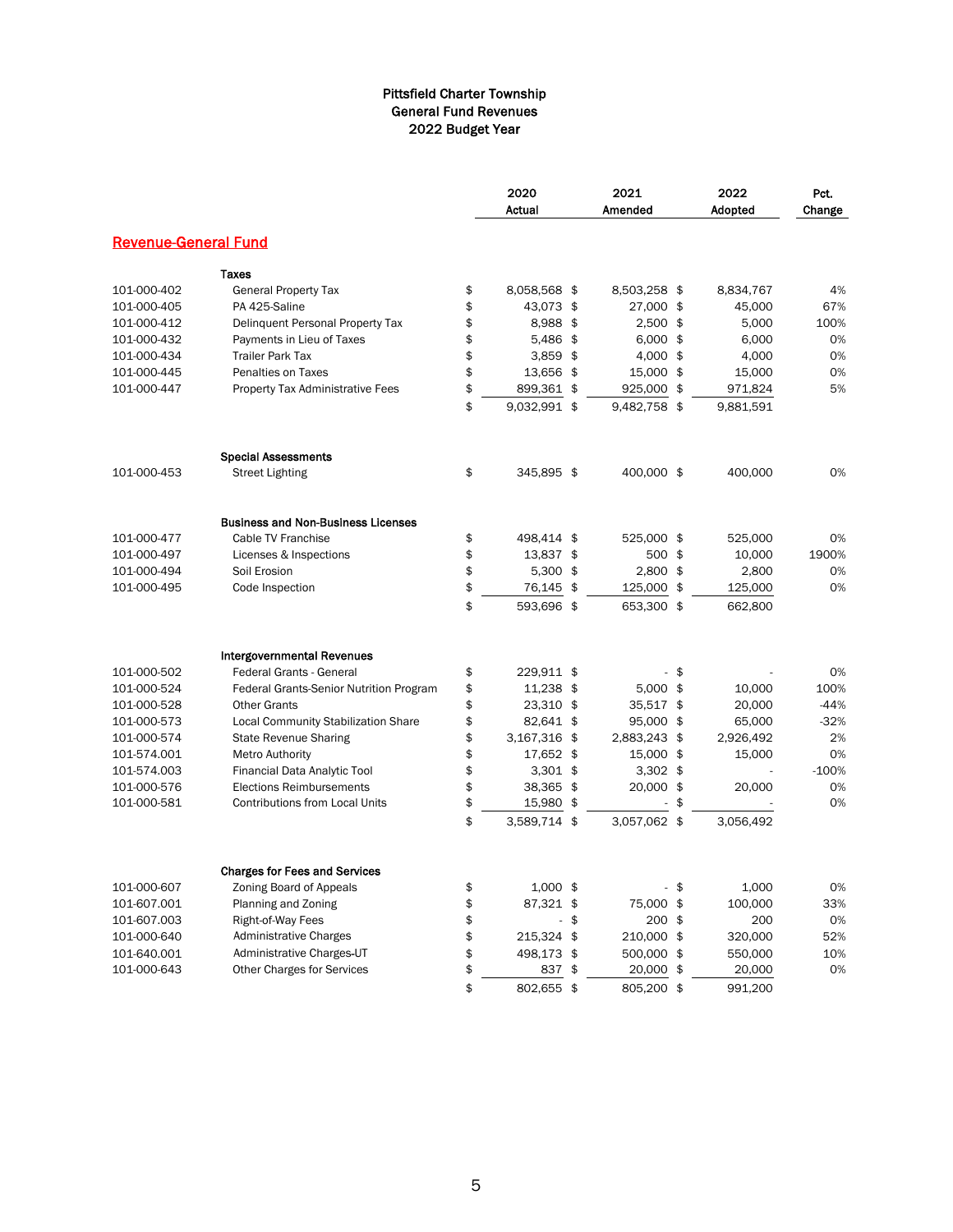#### Pittsfield Charter Township General Fund Revenues 2022 Budget Year

|                             |                                      | 2020<br>Actual      | 2021<br>Amended      | 2022<br>Adopted | Pct.<br>Change |
|-----------------------------|--------------------------------------|---------------------|----------------------|-----------------|----------------|
| <b>Revenue-General Fund</b> |                                      |                     |                      |                 |                |
|                             | <b>Recreation Programs</b>           |                     |                      |                 |                |
| 101-651-001                 | <b>Recreation Fees-Adult</b>         | \$<br>7,683 \$      | $2,000$ \$           | 20,000          | 900%           |
| 101-651-002                 | <b>Recreation Fees-Grade School</b>  | \$<br>17,398 \$     | 31,720 \$            | 30,000          | $-5%$          |
| 101-651-003                 | Recreation Fees-Pre School           | \$<br>2,330 \$      | $2,000$ \$           | 40,000          | 1900%          |
| 101-651-004                 | <b>Recreation Fees-Other</b>         | \$<br>$3,408$ \$    | $1,000$ \$           | 8,000           | 700%           |
| 101-651-006                 | <b>Recreation Fees-T Ball</b>        | \$<br>$3.361$ \$    | $\omega$             | \$<br>15,000    | 100%           |
| 101-651-007                 | Recreation Fees-Day Camp             | \$<br>1,029         | \$<br>50,000 \$      | 65,000          | 30%            |
| 101-651-009                 | <b>Recreation Fees-Seniors</b>       | \$<br>715 \$        | $2,000$ \$           | 10,000          | 400%           |
| 101-651-010                 | <b>Recreation Fees-Pavilion</b>      | \$<br>9,975         | \$<br>20,000 \$      | 35,000          | 75%            |
| 101-651-011                 | Recreation Fees-Senior Day Trips     | \$<br>ä,            | \$<br>$5,000$ \$     | 10,000          | 100%           |
| 101-651-012                 | <b>Recreation Fees-Field Rentals</b> | \$<br>13,069        | \$<br>30,000 \$      | 40,000          | 33%            |
| 101-651.014                 | <b>Farmers Market Fees</b>           | \$<br>$4,143$ \$    | $5,000$ \$           | 5,000           | 0%             |
| 101-651.015                 | <b>Community Garden Plot Fees</b>    | \$<br>555           | \$<br>500 \$         | 500             | 0%             |
| 101-651.016                 | <b>Senior Nutrition Fees</b>         | \$<br>$\frac{1}{2}$ | \$<br>$\blacksquare$ | \$<br>2,500     | 100%           |
|                             | <b>Total Recreation Programs</b>     | \$<br>63,666 \$     | 149,220 \$           | 281,000         | 88%            |
|                             |                                      |                     |                      |                 |                |
| 101-000-657                 | <b>Ordinance Fines</b>               | \$<br>6,800 \$      | 10,000 \$            | 10,000          | 0%             |
| 101-000-665                 | <b>Interest Earned</b>               | \$<br>84,894 \$     | 20,000 \$            | 20,000          | 0%             |
|                             | Reimbursements                       |                     |                      |                 |                |
| 101-000-676                 | <b>General Reimbursements</b>        | \$<br>2,805 \$      | 30,000 \$            | 30,000          | 0%             |
| 101-676.001                 | Insurance Reimbursements             | \$                  | \$<br>50,000 \$      |                 | $-100%$        |
|                             |                                      | \$<br>2,805 \$      | 80,000 \$            | 30,000          |                |
|                             | <b>Other Revenues</b>                |                     |                      |                 |                |
| 101-000-667                 | Rental Income                        | \$<br>48,795 \$     | 50,000 \$            | 49,771          | 0%             |
| 101-000-674                 | Donations                            | \$                  | \$<br>$5,000$ \$     |                 | $-100%$        |
| 101-674.002                 | <b>Donations-Farmers Market</b>      | \$<br>5,000         | \$<br>$5,000$ \$     |                 | $-100%$        |
| 101-000-675                 | Miscellaneous Income                 | \$<br>1,912         | \$<br>10,000 \$      | 10,000          | 0%             |
|                             |                                      | \$<br>55,707 \$     | 70.000 \$            | 59,771          |                |
|                             | <b>Net Revenues</b>                  | \$<br>14,578,823 \$ | $14,727,540$ \$      | 15,392,854      | 4.52%          |
| 101-000-692                 | <b>Fund Balance Reserves</b>         |                     | 1,488,280            | 60,223          | -96%           |
|                             | <b>Total Revenues</b>                | \$<br>14,578,823 \$ | 16,215,820 \$        | 15,453,077      | -4.70%         |
|                             |                                      |                     |                      |                 |                |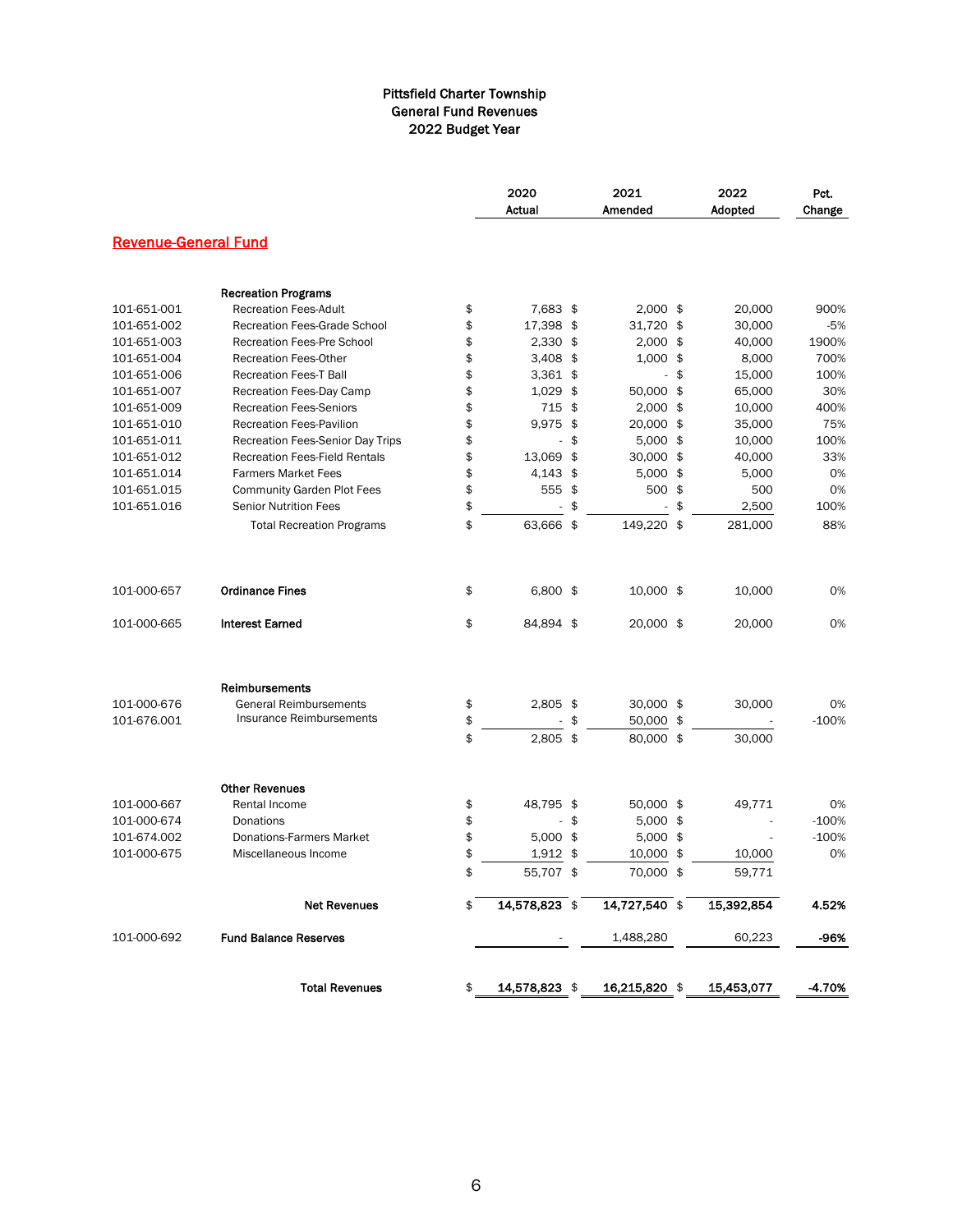#### Pittsfield Charter Township General Fund Expenditures 2022 Budget Year

|            |                                                                |          | 2020              | 2021                   | 2022              | Pct.      |
|------------|----------------------------------------------------------------|----------|-------------------|------------------------|-------------------|-----------|
|            |                                                                |          | Actual            | Amended                | Adopted           | Change    |
|            | <b>EXPENDITURES - General Fund</b>                             |          |                   |                        |                   |           |
| 101        | <b>Township Board</b>                                          | \$       | 69,718 \$         | 65,565 \$              | 65,565            | 0%        |
| 171        | <b>Township Supervisor</b>                                     | \$       | 139,808 \$        | 116,195 \$             | 117,867           | 1%        |
| 201        | <b>Finance Department</b>                                      | \$       | 349,272 \$        | 343,174 \$             | 360,706           | 5%        |
| 215        | <b>Township Clerk</b>                                          | \$       | 362,161 \$        | 374,147 \$             | 374,147           | 0%        |
| 228        | Information Technology Services Dept.                          | \$       | 411,877 \$        | 577,979 \$             | 533,575           | $-8%$     |
| 247        | <b>Board of Review</b>                                         | \$       | 2,973 \$          | $3,800$ \$             | 3,800             | 0%        |
| 250        | <b>General Services</b>                                        | \$       | 104,364 \$        | 77,000 \$              | 89,500            | 16%       |
| 252        | <b>Professional Services</b>                                   | \$       | 318,574 \$        | 292,000 \$             | 332,000           | 14%       |
| 253        | <b>Township Treasurer</b>                                      | \$       | 481,074 \$        | 470,000 \$             | 481,096           | 2%        |
| 257        | <b>Assessing Department</b>                                    | \$       | 439,854 \$        | 521,055 \$             | 556,886           | 7%        |
| 262        | <b>Elections Department</b>                                    | \$       | 303,113 \$        | 297,755 \$             | 297,755           | 0%        |
| 265        | <b>Building Maintenance Department</b>                         | \$       | 170,870 \$        | 357,617 \$             | 336,100           | $-6%$     |
| 270        | <b>Human Resources Department</b>                              | \$       | 300,213 \$        | 314,594 \$             | 319,819           | 2%        |
| 272        | <b>Post Employment Services</b>                                | \$<br>\$ | 216,468 \$        | 386,698 \$             | 576,000           | 49%       |
| 372<br>572 | Property Maintenance Inspections Dept.                         | \$       | 104,178 \$<br>-\$ | 93,125 \$<br>15,000 \$ | 150,996<br>15,000 | 62%<br>0% |
| 704        | <b>Metro Authority</b><br><b>Municipal Services Department</b> | \$       | 620,221 \$        | 598,500 \$             | 704,467           | 18%       |
| 727        | <b>Community Development Services</b>                          | \$       | 352,924 \$        | 362,733 \$             | 416,038           | 15%       |
| 753        | <b>Recreation Department</b>                                   | \$       | 1,099,272 \$      | 1,065,976 \$           | 396,203           | $-63%$    |
|            | Reimbursable Programs                                          | \$       | 15,399 \$         | 80,725 \$              | 95,775            | 19%       |
| 803        | <b>Historical District Commission</b>                          | \$       | 6,826 \$          | 12,670 \$              | 12,670            | 0%        |
|            | <b>Other Expenditures</b>                                      |          |                   |                        |                   |           |
| 445        | Drains-at-Large                                                | \$       | 170,005 \$        | 212,000 \$             | 165,000           | $-22%$    |
| 446        | Township Roads & Maintenance                                   | \$       | 125,931 \$        | 870,000 \$             | 520,000           | $-40%$    |
| 448        | <b>Street Lighting</b>                                         | \$       | 358,630 \$        | 612,000 \$             | 410,000           | $-33%$    |
| 596        | Transportation                                                 | \$       | 521,408 \$        | 650,000 \$             | 650,000           | 0%        |
| 904        | Capital Outlay                                                 | \$       | 274,932 \$        | 200,000 \$             |                   | $-100%$   |
| 906        | Debt Service                                                   | \$       | 428,250 \$        | 436,112 \$             | 438,712           | 1%        |
| 966        | <b>Transfers Out</b>                                           | \$       | 6,628,865 \$      | 6,609,400 \$           | 6,958,400         | 5%        |
| 990        | Contingencies                                                  | \$       | 75,000<br>\$      | 200,000 \$             | 75,000            | $-63%$    |
|            | <b>TOTAL EXPENDITURES</b>                                      | \$       | 14,452,180 \$     | 16,215,820 \$          | 15,453,077        | -4.70%    |
|            | Net Revenues (Expenditures)                                    | \$       | $126,643$ \$      | (1,488,280) \$         | (60, 223)         |           |
|            | Fund Balance at January 1                                      | \$       | 5,518,669 \$      | 5,645,312 \$           | 4,157,032         |           |
|            | Fund Balance at December 31                                    | \$       | 5,645,312 \$      | 4,157,032 \$           | 4,096,809         |           |
|            |                                                                |          | (Audited)         | (Estimated)            | (Estimated)       |           |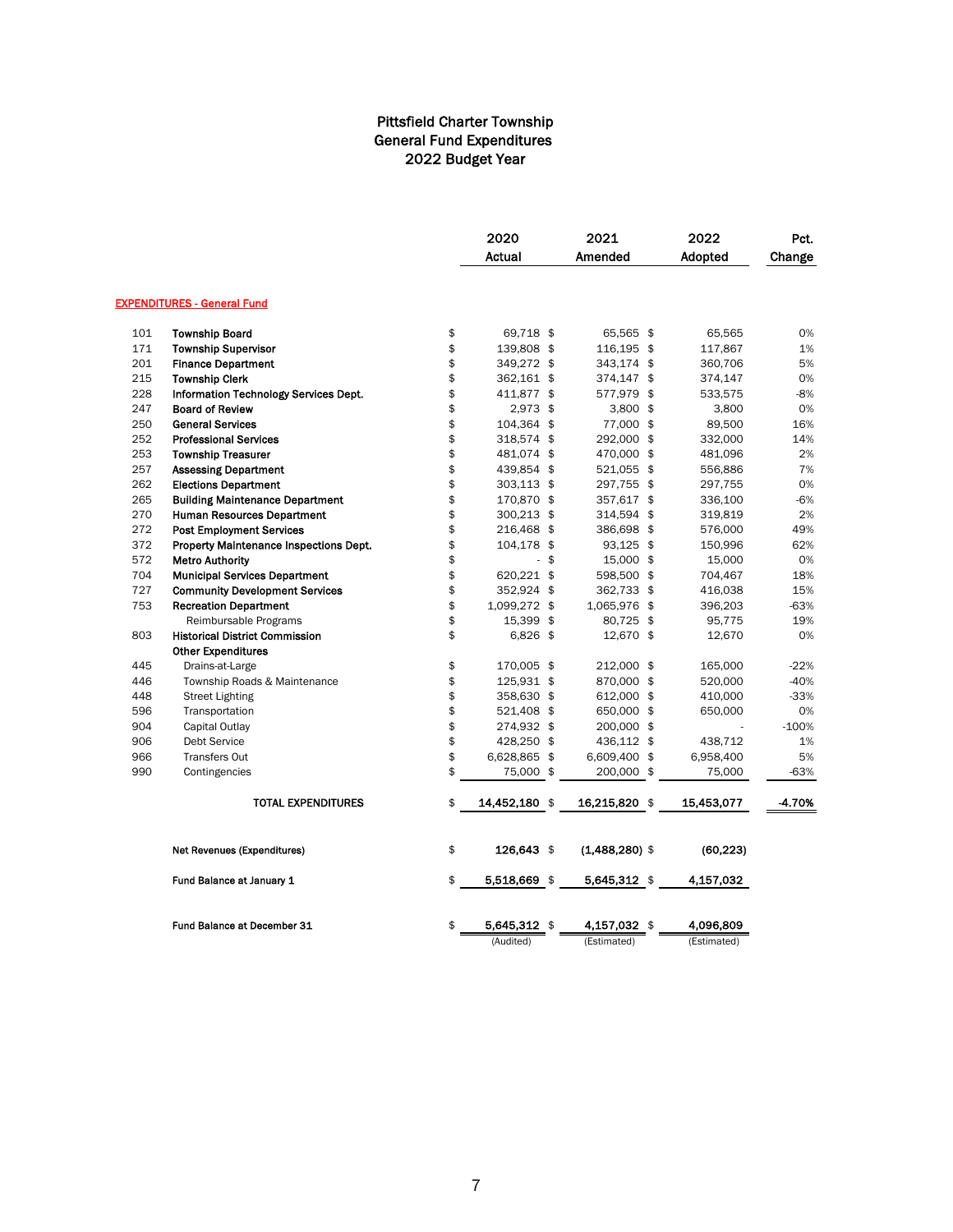|                                          |                                            |              |          | 2020<br>Actual |          | 2021<br>Amended  |          | 2022<br>Adopted  |
|------------------------------------------|--------------------------------------------|--------------|----------|----------------|----------|------------------|----------|------------------|
| 101-Township Board                       |                                            |              |          |                |          |                  |          |                  |
| 101-707                                  | <b>Trustee Salaries</b>                    |              | \$       | 28,432         | \$       | 29,200           | \$       | 29,200           |
| 101-719                                  | <b>Fringe Benefits</b>                     |              | \$       | 2,210          | \$       | 2,400            | \$       | 2,400            |
| 101-860                                  | Meetings and Transportation                |              | \$       | 70             | \$       | 400              | \$       | 400              |
| 101-957                                  | Membership and Dues                        |              | \$       | 39,006         | \$       | 32,715           | \$       | 32,715           |
| 101-955                                  | <b>Miscellaneous</b>                       |              | \$       |                | \$       | 250              | \$       | 250              |
| 101-960                                  | Schooling/Seminar/Conferences              |              | \$       |                | \$       | 600              | \$       | 600              |
|                                          |                                            | <b>TOTAL</b> | \$       | 69,718         | \$       | 65,565           | \$       | 65,565           |
| <b>171-Supervisor's Office</b>           |                                            |              |          |                |          |                  |          |                  |
| 171-701                                  | <b>Supervisor Salary</b>                   |              | \$       | 90,738         | \$       | 93,053           | \$       | 93,279           |
| 171-719                                  | <b>Fringe Benefits</b>                     |              | \$       | 47,858         | \$       | 21,392           | \$       | 23,388           |
| 171-740                                  | <b>Operating Supplies</b>                  |              | \$       | 451            | \$       | 250              | \$       | 200              |
| 171-860                                  | Meetings and Transportation                |              | \$       | 307            | \$       | 750              | \$       | 500              |
| 171-955                                  | Miscellaneous                              |              | \$       | 454            | \$       | 500              | \$       | 250              |
| 171-960                                  | Schooling/Seminar/Conferences              |              | \$       |                | \$       | 250              | \$       | 250              |
|                                          |                                            | <b>TOTAL</b> | \$       | 139,808        | \$       | 116,195          | \$       | 117,867          |
|                                          |                                            |              |          |                |          |                  |          |                  |
| <b>201-Finance Department</b><br>201-702 | Salaries                                   |              | \$       | 227,209        | \$       | 234,922          | \$       | 234,953          |
| 201-719                                  | <b>Fringe Benefits</b>                     |              | \$       | 111,513        | \$       | 98,782           | \$       | 115,783          |
| 201-740                                  | <b>Operating Supplies</b>                  |              | \$       | 2,428          | \$       | 1,000            | \$       | 1,500            |
| 201-823                                  | <b>Accounting Services</b>                 |              | \$       | 6.602          | \$       | 6,650            | \$       | 6,650            |
| 201-860                                  | Meetings and Transportation                |              | \$       | ä,             | \$       | 100              | \$       | 100              |
| 201-955                                  | <b>Miscellaneous</b>                       |              | \$       | 25             | \$       | 620              | \$       | 620              |
| 201-957                                  | Membership/Dues                            |              | \$       | 1,197          | \$       | 600              | \$       | 600              |
| 201-960                                  | Schooling/Seminar/Conferences              |              | \$       | 298            | \$       | 500              | \$       | 500              |
|                                          |                                            | <b>TOTAL</b> | \$       | 349,272        | \$       | 343.174          | \$       | 360,706          |
|                                          |                                            |              |          |                |          |                  |          |                  |
| 215-Clerk's Office                       |                                            |              |          |                |          |                  |          |                  |
| 215-701                                  | <b>Clerk Salary</b>                        |              | \$       | 86,201         | \$       | 89,064           | \$       | 88,615           |
| 215-702                                  | <b>Salaries</b>                            |              | \$       | 87,431         | \$       | 90,273           | \$       | 81,000           |
| 215-704                                  | Deputy Salary                              |              | \$       | 25,834         | \$       | 26,000           | \$       | 13,000           |
| 215-706                                  | Wages                                      |              | \$       | 38,512         | \$       | 44,000           | \$       | 62,024           |
| 215-707                                  | Per Diem Pay                               |              | \$       |                | \$       | 1,200            | \$<br>\$ | 1.200            |
| 215-712                                  | Overtime Wages                             |              | \$       | 1,229          | \$       | 1,000            |          | 1,000            |
| 215-719                                  | <b>Fringe Benefits</b>                     |              | \$<br>\$ | 115,123<br>536 | \$<br>\$ | 112,810<br>3,000 | \$<br>\$ | 113,708<br>3,000 |
| 215-740<br>215-860                       | <b>Operating Supplies</b>                  |              | \$       | 204            | \$       |                  | \$       | 1,000            |
| 215-901                                  | Meetings and Transportation<br>Advertising |              | \$       | 6,084          | \$       | 1,000<br>2,000   | \$       | 6,000            |
| 215-955                                  | Miscellaneous/FOIA                         |              | \$       |                | \$       | 500              | \$       | 500              |
| 215-957                                  | Membership and Dues                        |              | \$       | 232            | \$       | 800              | \$       | 900              |
| 215-960                                  | Schooling/Seminars/Conference              |              | \$       | 775            | \$       | 2,500            | \$       | 2.200            |
|                                          |                                            | <b>TOTAL</b> | \$       | 362,161        | \$       | 374,147          | \$       | 374,147          |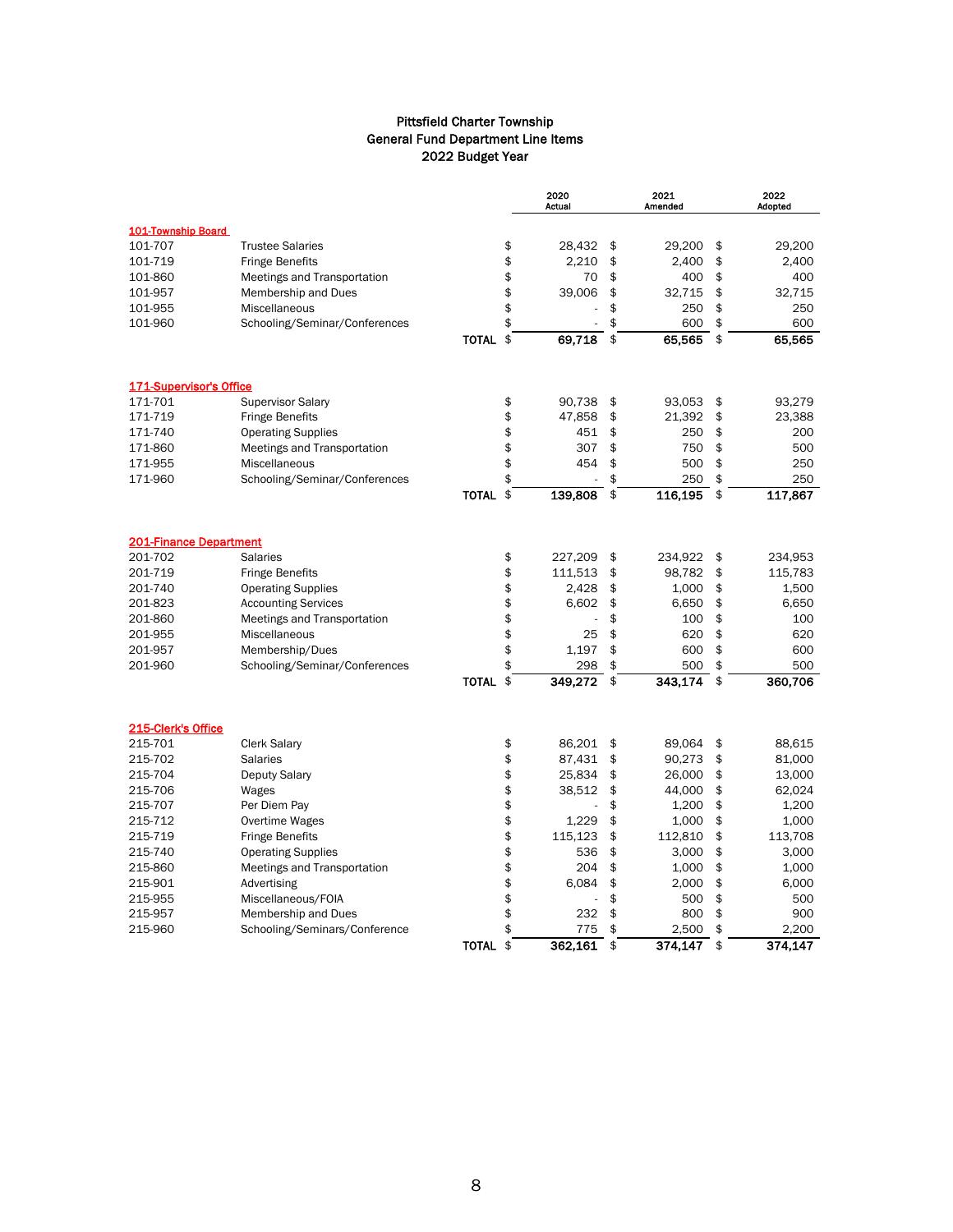|                                       |                                            |              |          | 2020<br>Actual |          | 2021<br>Amended |          | 2022<br>Adopted |
|---------------------------------------|--------------------------------------------|--------------|----------|----------------|----------|-----------------|----------|-----------------|
|                                       | <b>228-Information Technology Services</b> |              |          |                |          |                 |          |                 |
| 228-702                               | <b>Salaries</b>                            |              | \$       | 140,026        | \$       | 193,794         | \$       | 147,950         |
| 228-719                               | <b>Fringe Benefits</b>                     |              | \$       | 64,548         | \$       | 71,235          | \$       | 69,675          |
| 228-740                               | <b>Office Supplies</b>                     |              | \$       | 207            | \$       | 700             | \$       | 700             |
| 228-742                               | <b>Computer Supplies</b>                   |              | \$       | 28,410         | \$       | 20,000          | \$       | 20,000          |
| 228-818                               | <b>Contracted Services</b>                 |              | \$       | 1,138          | \$       | 67,000          | \$       | 75,000          |
| 228-828                               | <b>Network Services</b>                    |              | \$       | 113            | \$       | 1,000           | \$       | 1,000           |
| 228-829                               | Software Programs                          |              | \$       | 864            | \$       | 2,000           | \$       | 2,000           |
| 228-852                               | <b>Communications Service</b>              |              | \$       | 9,731          | \$       | 12,000          | \$       | 12,000          |
| 228-853                               | <b>Telephone Services</b>                  |              | \$       | 18,352         | \$       | 24,000          | \$       | 24,000          |
| 228-860                               | Meetings and Transportation                |              | \$       | 165            | \$       | 500             | \$       | 500             |
| 228-927                               | <b>Computer Upgrades</b>                   |              | \$       | 18,021         | \$       | 20,000          | \$       | 20,000          |
| 228-928                               | Hard/Soft Maintenance Agreements           |              | \$       | 111,599        | \$       | 119,500         | \$       | 120,000         |
| 228-934                               | Office Equipment Maintenance               |              | \$       | 18,703         | \$       | 24,000          | \$       | 24,000          |
| 228-955                               | <b>Miscellaneous</b>                       |              | \$       |                | \$       | 250             | \$       | 250             |
| 228-957                               | Memberships and Dues                       |              | \$       |                | \$       | 500             | \$       | 500             |
| 228-960                               | Schooling/Seminars/Conference              |              | \$       |                | \$       | 20,500          | \$       | 15,000          |
| 228-970                               | Capital Outlay                             |              | \$       |                | \$       | 1,000           | \$       | 1,000           |
|                                       |                                            | <b>TOTAL</b> | \$       | 411,877        | \$       | 577,979         | \$       | 533,575         |
|                                       |                                            |              |          |                |          |                 |          |                 |
| <b>247-Board of Review</b><br>247-707 |                                            |              |          | 2.760          |          |                 |          |                 |
|                                       | Per Diem Pay                               |              | \$<br>\$ |                | \$<br>\$ | 3,500           | \$<br>\$ | 3,500           |
| 247-719                               | <b>Fringe Benefits</b>                     |              |          | 213            |          | 300             |          | 300             |
|                                       |                                            | <b>TOTAL</b> | \$       | 2.973          | \$       | 3,800           | \$       | 3.800           |
| <b>250-General Services</b>           |                                            |              |          |                |          |                 |          |                 |
| 250-728                               | Postage                                    |              | \$       | 21,048         | \$       | 15,000          | \$       | 25,000          |
| 250-740                               | <b>Operating Supplies</b>                  |              | \$       | 6,584          | \$       | 7,000           | \$       | 7,000           |
| 250-799                               | COVID 19 Supplies                          |              | \$       | 46,975         | \$       |                 |          | 1,000           |
| 250-863                               | Vehicle Maintenance                        |              | \$       | 4,881          | \$       | 3,000           | \$       | 5,000           |
| 250-867                               | Gas and Oil                                |              | \$       | 1,095          | \$       | 2,000           | \$       | 2,500           |
| 250-899                               | <b>Tax Refunds</b>                         |              | \$       | 896            | \$       | 20,000          | \$       | 20,000          |
| 250-934                               | <b>Office Equipment Lease</b>              |              | \$       | 5,071          | \$       | 7,000           | \$       | 7,000           |
| 250-955                               | Miscellaneous*                             |              | \$       | 17,814         | \$       | 23,000          | \$       | 22,000          |
|                                       |                                            | <b>TOTAL</b> | \$       | 104,364 \$     |          | 77,000          | \$       | 89,500          |
|                                       |                                            |              |          |                |          |                 |          |                 |
| <b>252-Professional Services</b>      |                                            |              |          |                |          |                 |          |                 |
| 252-818                               | <b>Contracted Services</b>                 |              | \$       | 69,355         | \$       | 65,000          | \$       | 70,000          |
| 252-819                               | <b>Audit Service</b>                       |              | \$       | 26,320         | \$       | 25,000          | \$       | 30,000          |
| 252-821                               | <b>Engineering Service</b>                 |              | \$       | 31,696         | \$       | 10,000          | \$       | 10,000          |
| 252-823                               | <b>Accounting Service</b>                  |              | \$       | 11,640         | \$       | 7,000           | \$       | 7,000           |
| 252-824                               | Payroll/HR Services                        |              | \$       | 53,939         | \$       | 60,000          | \$       | 60,000          |
| 252-826                               | Legal Service                              |              | \$       | 37,309         | \$       | 35,000          | \$       | 35,000          |
| 252-910                               | Insurance                                  |              | \$       | 88,315         | \$       | 90,000          | \$       | 120,000         |
|                                       |                                            | <b>TOTAL</b> | \$       | 318,574        | \$       | 292,000         | \$       | 332,000         |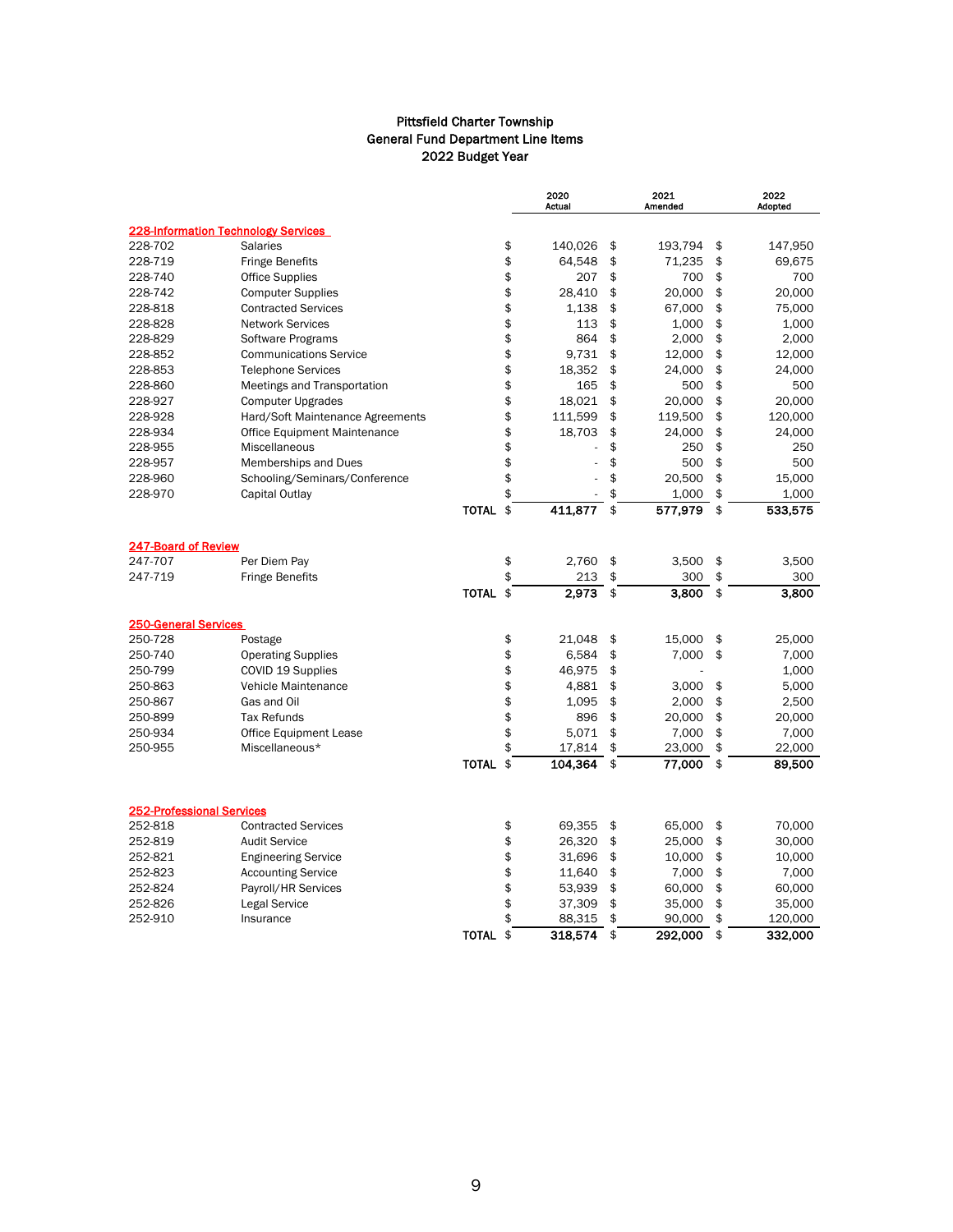|                                 |                                   |              |          | 2020<br>2021<br>Actual<br>Amended |          |                  | 2022<br>Adopted |                  |
|---------------------------------|-----------------------------------|--------------|----------|-----------------------------------|----------|------------------|-----------------|------------------|
|                                 |                                   |              |          |                                   |          |                  |                 |                  |
| 253-Treasurer's Office          |                                   |              |          |                                   |          |                  |                 |                  |
| 253-701                         | <b>Treasurer Salary</b>           |              | \$       | 86,201                            | \$       | 89,064           | \$              | 88,615           |
| 253-702                         | <b>Salaries</b>                   |              | \$       | 63,621                            | \$       | 65,480           | \$              | 65,480           |
| 253-704                         | Deputy Salary                     |              | \$       | 73,991                            | \$       | 76,675           | \$              | 76,675           |
| 253-706                         | Wages                             |              | \$       | 83,584                            | \$       | 86,489           | \$              | 87,734           |
| 253-712                         | Overtime Wages                    |              | \$       |                                   | \$       | 250              | \$              | 100              |
| 253-719                         | <b>Fringe Benefits</b>            |              | \$       | 158,207                           | \$       | 128,242          | \$              | 138,692          |
| 253-740                         | <b>Operating Supplies</b>         |              | \$       | 969                               | \$       | 3,000            | \$              | 3,000            |
| 253-831                         | <b>Tax Preparation</b>            |              | \$       | 12,811                            | \$       | 15,000           | \$              | 15,000           |
| 253-860                         | Meetings and Transportation       |              | \$       | 40                                | \$       | 800              | \$              | 800              |
| 253-955                         | <b>Miscellaneous</b>              |              | \$       |                                   | \$       | 800              | \$              | 800              |
| 253-957                         | Membership and Dues               |              | \$       | 450                               | \$       | 200              | \$              | 200              |
| 253-960                         | Schooling/Seminars/Conference     |              | \$       | 1,200                             | \$       | 4,000            | \$              | 4,000            |
|                                 |                                   | <b>TOTAL</b> | \$       | 481,074                           | \$       | 470,000          | \$              | 481,096          |
|                                 |                                   |              |          |                                   |          |                  |                 |                  |
| <b>257-Assessing Department</b> |                                   |              |          |                                   |          |                  |                 |                  |
| 257-702                         | <b>Salaries</b>                   |              | \$       | 260,028                           | \$       | 291,478          | \$              | 279,525          |
| 257-706                         | Wages                             |              | \$       | 41,165                            | \$       | 48.000           | \$              | 66,985           |
| 257-719                         | <b>Fringe Benefits</b>            |              | \$       | 115,685                           | \$       | 107,025          | \$              | 148,391          |
| 257-728                         | Postage                           |              | \$       | 4,921                             | \$       | 6,000            | \$              | 6,000            |
| 257-740                         | <b>Operating Supplies</b>         |              | \$       | 1,251                             | \$       | 1.800            | \$              | 1.800            |
| 257-818                         | <b>Contractual Services</b>       |              | \$       | ÷,                                | \$       | 18,000           | \$              | 15,000           |
| 257-826                         | Legal Services                    |              | \$       | 11,027                            | \$       | 40,000           | \$              | 30,000           |
| 257-833                         | Assessment Preparation            |              | \$       | 2,935                             | \$       | 3,577            | \$              | 3,000            |
| 257-860                         | Meetings and Transportation       |              | \$       | 440                               | \$       | 500              | \$              | 1.000            |
| 257-901                         | <b>Advertising and Publishing</b> |              | \$       | 405                               | \$       | 800              | \$              | 60               |
| 257-955                         | <b>Miscellaneous</b>              |              | \$       | 42                                | \$       | 500              | \$              | 750              |
| 257-957                         | Membership and Dues               |              | \$       | 937                               | \$       | 1.000            | \$              | 1.000            |
| 257-960                         | Schooling/Seminars/Conference     |              | \$       | 1,018                             | \$       | 2,375            | \$              | 3,375            |
|                                 |                                   | <b>TOTAL</b> | \$       | 439,854                           | \$       | 521,055          | \$              | 556,886          |
| <b>262-Elections Department</b> |                                   |              |          |                                   |          |                  |                 |                  |
| 262-702                         | <b>Salaries</b>                   |              | \$       | 22,999                            | \$       | 24,548           | \$              | 26,000           |
| 262-706                         | Wages                             |              | \$       | 87,966                            | \$       | 89,181           | \$              | 72,024           |
| 262-708                         | <b>Elections Workers Wage</b>     |              | \$       | 83.387                            | \$       | 48.000           | \$              | 80,000           |
| 262-712                         | Overtime                          |              | \$       | 6,257                             | \$       | 4,800            | \$              | 6,800            |
|                                 |                                   |              | \$       |                                   |          |                  | \$              |                  |
| 262-719<br>262-728              | <b>Fringe Benefits</b>            |              |          | 47,328                            | \$<br>\$ | 41,076           | \$              | 47,121           |
| 262-740                         | Postage                           |              | \$<br>\$ | 13,226                            |          | 6,000            |                 | 24,000           |
|                                 | <b>Operating Supplies</b>         |              |          | 22,888                            | \$       | 15,000           | \$              | 25,000           |
| 262-818                         | <b>Contractual Services</b>       |              | \$       | 3,616                             | \$       | 4,000            | \$              | 4,000            |
| 262-860                         | Meetings/Transportation           |              | \$       | 785                               | \$       | 900              | \$              | 860              |
| 262-901                         | <b>Advertising and Publishing</b> |              | \$       | 2,759                             | \$       | 2,250            | \$              | 2,800            |
| 262-934                         | <b>Equipment Maintenance</b>      |              | \$       | 306                               | \$       | 58,000           | \$              | 5,000            |
| 262-946                         | <b>Equipment Lease</b>            |              | \$       |                                   | \$       | 500              | \$              | 500              |
| 262-955                         | Miscellaneous                     |              | \$       |                                   | \$       | 500              | \$              | 900              |
| 262-970                         | Capital Outlay                    | <b>TOTAL</b> | \$<br>\$ | 11,596<br>303,113                 | \$<br>\$ | 3,000<br>297,755 | \$<br>\$        | 2,750<br>297,755 |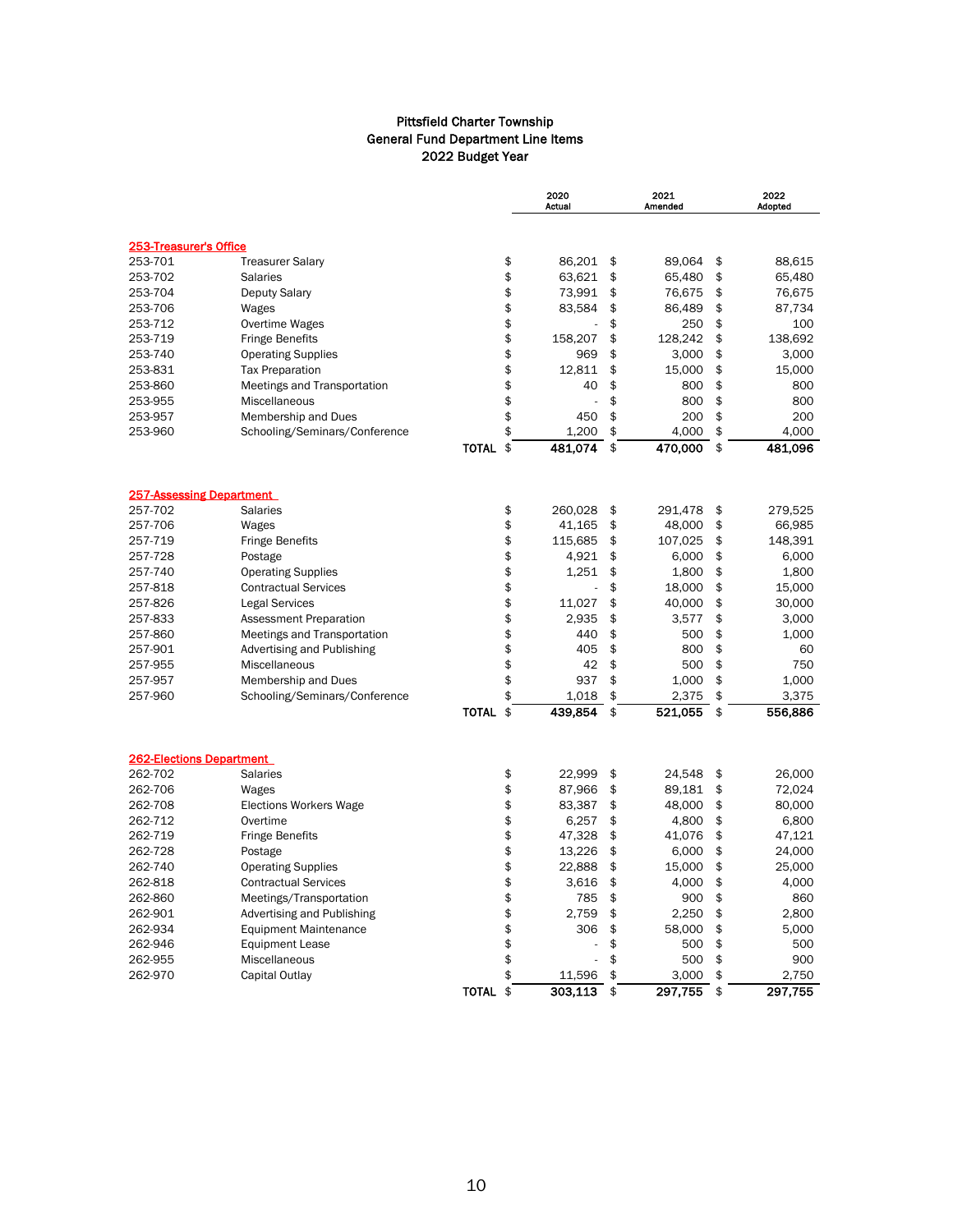|                                 |                                                        |              | 2020<br>Actual       | 2021<br>Amended | 2022<br>Adopted |
|---------------------------------|--------------------------------------------------------|--------------|----------------------|-----------------|-----------------|
| <b>265-Building Maintenance</b> |                                                        |              |                      |                 |                 |
|                                 | Robert E. Lillie Service Center; 6201 W. Michigan Ave. |              |                      |                 |                 |
| 265-776                         | <b>Supplies and Materials</b>                          |              | \$<br>8,365          | \$<br>13,500    | \$<br>13,500    |
| 265-778                         | <b>Building Maintenance</b>                            |              | \$<br>23,216         | \$<br>25,000    | \$<br>25,000    |
| 265-818                         | <b>Building Cleaning Services</b>                      |              | \$<br>31,117         | \$<br>26,000    | \$<br>26,000    |
| 265-920                         | <b>Utilities</b>                                       |              | \$<br>40,348         | \$<br>50,000    | \$<br>50,000    |
| 265-931                         | <b>Ground Maintenance</b>                              |              | \$<br>6,792          | \$<br>15,000    | \$<br>15,000    |
| 265-955                         | Miscellaneous                                          |              | \$<br>294            | \$<br>500       | \$<br>500       |
| 265-970                         | Capital Outlay                                         |              | \$<br>10,033         | \$<br>80,000    | \$<br>80,000    |
|                                 | <b>Total Robert E. Lillie Service Center</b>           |              | \$<br>120,165        | \$<br>210,000   | \$<br>210,000   |
|                                 | Community Center; 701 W. Ellsworth                     |              |                      |                 |                 |
| 265-776.001                     | <b>Supplies and Materials</b>                          |              | \$<br>2,108          | \$<br>3,000     | \$<br>3,000     |
| 265-778.001                     | <b>Building Maintenance</b>                            |              | \$<br>20,344         | \$<br>18,000    | \$<br>22,000    |
| 265-818.001                     | <b>Building and Cleaning Services</b>                  |              | \$<br>14,664         | \$<br>22,500    | \$<br>22,500    |
| 265-920.001                     | <b>Utilities</b>                                       |              | \$<br>8,232          | \$<br>25,000    | \$<br>25,000    |
| 265-970.001                     | Capital Outlay                                         |              | \$                   | \$<br>65,517    | \$<br>40,000    |
|                                 | <b>Total Community Center</b>                          |              | \$<br>45,348         | \$<br>134,017   | \$<br>112,500   |
| Wilson Farm; 797 W. Textile     |                                                        |              |                      |                 |                 |
| 265-778.002                     | <b>Building Maintenance</b>                            |              | \$<br>1,053          | \$<br>1,500     | \$<br>1,500     |
| 265-818.002                     | <b>Contractual Services</b>                            |              | \$<br>511            | \$<br>1,000     | \$<br>1,000     |
| 265-910.002                     | Property Insurance                                     |              | \$<br>1.274          | \$<br>3.000     | \$<br>3.000     |
| 265-920.002                     | <b>Utilities</b>                                       |              | \$<br>2,519          | \$<br>2,500     | \$<br>2,500     |
| 265-970.002                     | Capital Outlay                                         |              | \$                   | \$<br>5,000     | \$<br>5,000     |
|                                 | <b>Total Wilson Farm</b>                               |              | \$<br>5,357          | \$<br>13,000    | \$<br>13.000    |
| <b>Other Properties</b>         |                                                        |              |                      |                 |                 |
| 265-776.003                     | <b>Supplies and Materials</b>                          |              | \$                   | \$<br>100       | \$<br>100       |
| 265-955.003                     | Miscellaneous                                          |              | \$                   | \$<br>500       | \$<br>500       |
|                                 | <b>Total Other Properties</b>                          |              | \$<br>$\overline{a}$ | \$<br>600       | \$<br>600       |
|                                 |                                                        | <b>TOTAL</b> | \$<br>170,870        | \$<br>357,617   | \$<br>336,100   |
| <b>270-Human Resources</b>      |                                                        |              |                      |                 |                 |
| 270-702                         | <b>Salaries</b>                                        |              | \$<br>158,629        | \$<br>163,346   | \$<br>165,941   |
| 270-706                         | Wages                                                  |              | \$<br>19,485         | \$<br>23,868    | \$<br>23,868    |
| 270-719                         | <b>Fringe Benefits</b>                                 |              | \$<br>72,594         | \$<br>60,730    | \$<br>63,360    |
| 270-740                         | <b>Operating Supplies</b>                              |              | \$<br>521            | \$<br>500       | \$<br>500       |
| 270-818                         | <b>Contractual Services</b>                            |              | \$<br>43,443         | \$<br>47,000    | \$<br>47,000    |
| 270-826                         | <b>Legal Services</b>                                  |              | \$<br>43             | \$<br>2,000     | \$<br>2,000     |
| 270-832                         | <b>Employee Expense</b>                                |              | \$<br>3,558          | \$<br>7,500     | \$<br>7,500     |
| 270-860                         | Meetings and Transportation                            |              | \$<br>71             | \$<br>500       | \$<br>500       |
| 270-901                         | Advertising and Publishing                             |              | \$<br>1,111          | \$<br>1,500     | \$<br>1,500     |
| 270-903                         | Publications/Subscriptions                             |              | \$                   | \$<br>250       | \$<br>250       |
| 270-955                         | Miscellaneous                                          |              | \$<br>230            | \$<br>500       | \$<br>500       |
| 270-957                         | Membership and Dues                                    |              | \$<br>391            | \$<br>600       | \$<br>600       |
| 270-960                         | Schooling/Seminars/Conference                          |              | \$<br>137            | \$<br>300       | \$<br>300       |
| 270-961                         | <b>Staff Training</b>                                  |              | \$                   | \$<br>6,000     | \$<br>6.000     |
|                                 |                                                        | <b>TOTAL</b> | \$<br>300,213        | \$<br>314,594   | \$<br>319,819   |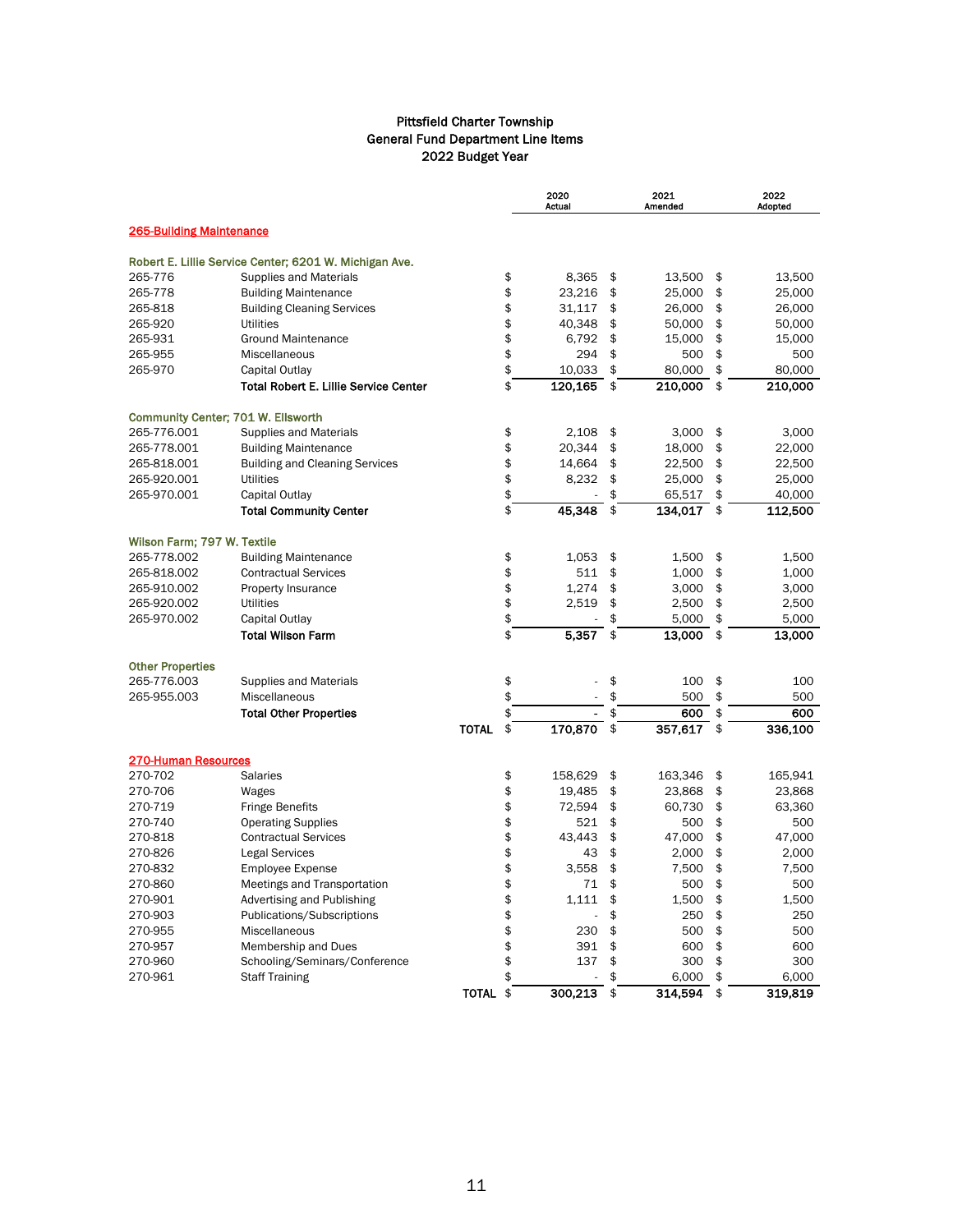|                              |                                             |              | 2020<br>Actual |    | 2021<br>Amended |     | 2022<br>Adopted |
|------------------------------|---------------------------------------------|--------------|----------------|----|-----------------|-----|-----------------|
| 272-Post Employment Services |                                             |              |                |    |                 |     |                 |
| 272-716                      | <b>Unemployment Claims</b>                  |              | \$<br>3,202    | \$ | 20,000          | -\$ | 10,000          |
| 272-723                      | <b>OPEB</b>                                 |              | \$             | \$ | 66,918          |     | 70,000          |
| 272-724                      | Unfunded Liability - MERS                   |              | \$             | \$ | 244,780         |     | 245,000         |
| 272-841                      | Cobra Insurance Premiums                    |              | \$<br>640      | \$ | 5,000           | \$  | 1,000           |
| 272-874                      | <b>Retiree Health Premiums</b>              |              | \$<br>212,626  | \$ | 50,000          | \$  | 250,000         |
|                              |                                             |              | \$<br>216,468  | \$ | 386,698         | \$  | 576,000         |
|                              | <b>372-Property Maintenance Inspections</b> |              |                |    |                 |     |                 |
| 372-702                      | <b>Salaries</b>                             |              | \$<br>66,741   | \$ | 60,990          | \$  | 93,654          |
| 372-706                      | Wages                                       |              | \$             | \$ | 2,000           | \$  | 2,000           |
| 372-719                      | <b>Fringe Benefits</b>                      |              | \$<br>36,059   | \$ | 23,935          | \$  | 49,142          |
| 372-740                      | <b>Operating Supplies</b>                   |              | \$<br>224      | \$ | 1.200           | \$  | 1,200           |
| 372-826                      | <b>Legal Services</b>                       |              | \$<br>÷.       | \$ | 1,000           | \$  | 1,000           |
| 372-852                      | Communications                              |              | \$<br>954      | \$ | 1,500           | \$  | 1,500           |
| 372-957                      | Membership/Dues                             |              | \$<br>120      | \$ | 500             | \$  | 500             |
| 372-960                      | Schooling/Seminars/Conference               |              | \$<br>80       | \$ | 2,000           | \$  | 2,000           |
|                              |                                             | TOTAL        | \$<br>104,178  | \$ | 93,125          | \$  | 150,996         |
| 445-Drains at Large          |                                             |              |                |    |                 |     |                 |
| 445-818.001                  | Drains at Large Maintenance                 |              | \$<br>170,005  | \$ | 212,000         | \$  | 165,000         |
|                              |                                             | TOTAL \$     | 170,005        | \$ | 212,000         | \$  | 165,000         |
|                              | 446-Township Roads & Maintenance            |              |                |    |                 |     |                 |
| 446-818.005                  | <b>Traffic Crossing Maintenance</b>         |              | \$<br>16,099   | \$ | 50,000          | \$  | 50,000          |
| 446-818.006                  | Dust Control                                |              | \$<br>16,101   | \$ | 20,000          | \$  | 20,000          |
| 446-818.008                  | Road Improvements                           |              | \$<br>93,731   | \$ | 800,000         | \$  | 450,000         |
|                              |                                             | <b>TOTAL</b> | \$<br>125,931  | \$ | 870,000         | \$  | 520,000         |
| 448-Street Lighting          |                                             |              |                |    |                 |     |                 |
| 448-920                      | Streetlights-Twp.                           |              | \$<br>11,486   | \$ | 232,000         | \$  | 25,000          |
| 448-921                      | Streetlights at Large S.A.                  |              | 347,144        | \$ | 380,000         | \$  | 385,000         |
|                              |                                             | TOTAL \$     | 358,630        | \$ | 612.000 \$      |     | 410,000         |
| 572-Metro Authority          |                                             |              |                |    |                 |     |                 |
| 572-970                      | Capital Outlay                              |              | \$             | \$ | 15,000          | \$  | 15.000          |
|                              |                                             | TOTAL \$     |                | \$ | 15.000          | \$  | 15,000          |
| 596-Transit                  |                                             |              |                |    |                 |     |                 |
| 596-818.010                  | Transit-AAATA                               |              | \$<br>521,408  | \$ | 650,000         | \$  | 650,000         |
|                              |                                             | TOTAL \$     | 521,408        | \$ | 650,000         | \$  | 650,000         |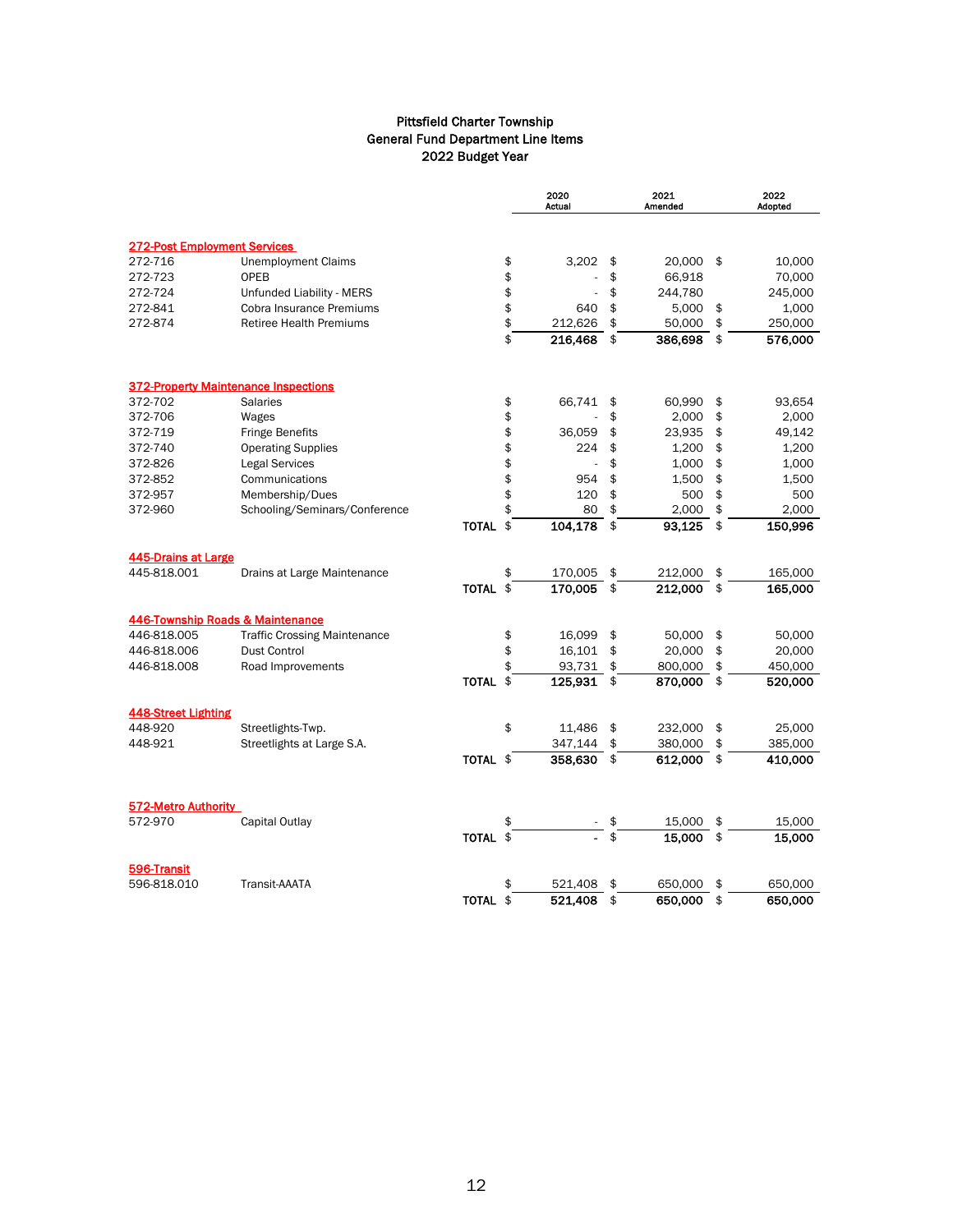|                                           |                               |                    | 2020<br>Actual | 2021<br>Amended | 2022<br>Adopted |
|-------------------------------------------|-------------------------------|--------------------|----------------|-----------------|-----------------|
| <b>704-Municipal Services</b>             |                               |                    |                |                 |                 |
| 704-702                                   | <b>Salaries</b>               | \$                 | 80,515         | \$<br>162,100   | \$<br>183,000   |
| 704-706                                   | Wages                         | \$                 | 83,567         | \$<br>46,780    | \$<br>95,000    |
| 704-707                                   | Per Diem Pay                  | \$                 | 23,450         | \$<br>39,600    | \$<br>40,000    |
| 704-712                                   | Overtime Wages                | \$                 | 206            | \$<br>3,000     | \$<br>1,000     |
| 704-719                                   | <b>Fringe Benefits</b>        | \$                 | 101,838        | \$<br>106,270   | \$<br>130,217   |
| 704-740                                   | <b>Operating Supplies</b>     | \$                 | 1,509          | \$<br>2,500     | \$<br>2,000     |
| 704-818                                   | <b>Contractual Services</b>   | \$                 | 7,548          | \$<br>50,000    | \$<br>50,000    |
| 704-820                                   | <b>Planning Consultant</b>    | \$                 | 130,402        | \$<br>90,000    | \$<br>130,000   |
| 704-821                                   | <b>Engineering Services</b>   | \$                 | 144,960        | \$<br>75,000    | \$<br>50,000    |
| 704-826                                   | <b>Legal Services</b>         | \$                 | 39,254         | \$<br>10,000    | \$<br>10,000    |
| 704-852                                   | Communications                | \$                 | 1,408          | \$<br>1,500     | \$<br>1,500     |
| 704-860                                   | Meetings/Transportation       | \$                 |                | \$<br>250       | \$<br>250       |
| 704-901                                   | Advertising/Publishing        | \$                 | 3,054          | \$<br>5,000     | \$<br>5,000     |
| 704-955                                   | Miscellaneous                 | \$                 | 353            | \$<br>1,500     | \$<br>1,500     |
| 704-957                                   | <b>Membership and Dues</b>    | \$                 | 1,175          | \$<br>2,000     | \$<br>2,000     |
| 704-960                                   | Schooling/Seminars/Conference | \$                 | 982            | \$<br>3,000     | \$<br>3,000     |
|                                           |                               | \$<br><b>TOTAL</b> | 620,221        | \$<br>598,500   | \$<br>704,467   |
| <b>727-Community Development Services</b> |                               |                    |                |                 |                 |
| 727-702                                   | <b>Salaries</b>               | \$                 | 131,968        | \$<br>140,980   | \$<br>204,342   |
| 727-706                                   | Wages                         | \$                 | 83,230         | \$<br>88,813    | \$<br>49,074    |
| 727-712                                   | Overtime                      | \$                 | 271            | \$<br>250       | \$<br>150       |
| 727-719                                   | <b>Fringe Benefits</b>        | \$                 | 100,620        | \$<br>100,590   | \$<br>130,122   |
| 727-740                                   | <b>Operating Supplies</b>     | \$                 | 506            | \$<br>500       | \$<br>750       |
| 727-818                                   | <b>Contractual Services</b>   | \$                 | 3,960          | \$<br>5,000     | \$<br>5,000     |
| 727-860                                   | Meetings and Transportation   | \$                 |                | \$<br>500       | \$<br>500       |
| 727-905                                   | <b>Community Engagement</b>   | \$                 | 31,480         | \$<br>25,000    | \$<br>25,000    |
| 727-955                                   | Miscellaneous                 | \$                 | 152            | \$<br>100       | \$<br>100       |
| 727-957                                   | <b>Membership and Dues</b>    | \$                 | 124            | \$<br>500       | \$<br>500       |
| 727-960                                   | Schooling/Seminars/Conference | \$                 | 613            | \$<br>500       | \$<br>500       |
|                                           |                               | \$<br><b>TOTAL</b> | 352,924        | \$<br>362,733   | \$<br>416,038   |
| 753-Recreation                            |                               |                    |                |                 |                 |
| 753-702                                   | <b>Salaries</b>               | \$                 | 305,306        | \$<br>256,108   | \$<br>121,768   |
| 753-706                                   | Wages                         | \$                 | 365,510        | \$<br>339,728   | \$<br>53,760    |
| 753-707                                   | Per Diem Wages                | \$                 | 8,050          | \$<br>6,000     | \$              |
| 753-712                                   | Overtime Wages                | \$                 | 6,382          | \$<br>13,500    | \$<br>250       |
| 753-719                                   | <b>Fringe Benefits</b>        | \$                 | 289,903        | \$<br>284,075   | \$<br>91,205    |
| 753-725                                   | Uniforms                      | \$                 | 2,295          | \$<br>6,050     | \$<br>1,000     |
| 753-727                                   | Office Supplies               | \$                 | 2,570          | \$<br>6,500     | \$<br>3,000     |
| 753-728                                   | Postage                       | \$                 | 3,026          | \$<br>4,000     | \$<br>4,350     |
| 753-734                                   | Senior Nutritional Program    | \$                 | 263            | \$<br>10,000    | \$<br>500       |
| 753-736                                   | Harvest Festival Program      | \$                 | 50             | \$<br>3,000     | \$<br>3,000     |
| 753-737                                   | <b>Farmers Market Program</b> | \$                 | 21,985         | \$<br>25,000    | \$<br>30,000    |
| 753-801                                   | <b>Contractual Services</b>   | \$                 | 10,634         | \$<br>12,875    | \$<br>15,000    |
| 753-852                                   | Communications                | \$                 | 7,149          | \$<br>8,000     | \$<br>4,000     |
| 753-860                                   | Meetings/Transportation       | \$                 | 172            | \$<br>500       | \$<br>500       |
| 753-863                                   | Vehicle Maintenance           | \$                 | 664            | \$<br>2,000     | \$<br>1,000     |
| 753-867                                   | Gas & Oil                     | \$                 | 13,564         | \$<br>12,000    | \$<br>500       |
| 753-901                                   | Advertising/Publishing        | \$                 | 148            | \$<br>2,000     | \$<br>4,000     |
| 753-902                                   | Printing                      | \$                 | 8,055          | \$<br>5,000     | \$<br>24,000    |
| 753-910                                   | Insurance                     | \$                 | 25,850         | \$<br>30,000    | \$<br>5,000     |
| 753-920                                   | Utilities                     | \$                 | 22,001         | \$<br>18,000    | \$<br>15,000    |
| 753-942                                   | <b>Facility Rentals</b>       | \$                 |                | \$<br>2,600     | \$<br>1,830     |
| 753-955                                   | Miscellaneous                 | \$                 | 32             | \$<br>500       | \$<br>500       |
| 753-957                                   | <b>Membership and Dues</b>    | \$                 | 3,323          | \$<br>2,540     | \$<br>2,040     |
| 753-960                                   | Schooling/Seminars/Conference | \$                 | 2,340          | \$<br>6,000     | \$<br>4,000     |
| 753-970                                   | Capital Outlay                | \$                 |                | \$<br>10,000    | \$<br>10,000    |
|                                           |                               | TOTAL \$           | 1,099,272 \$   | 1,065,976       | \$<br>396,203   |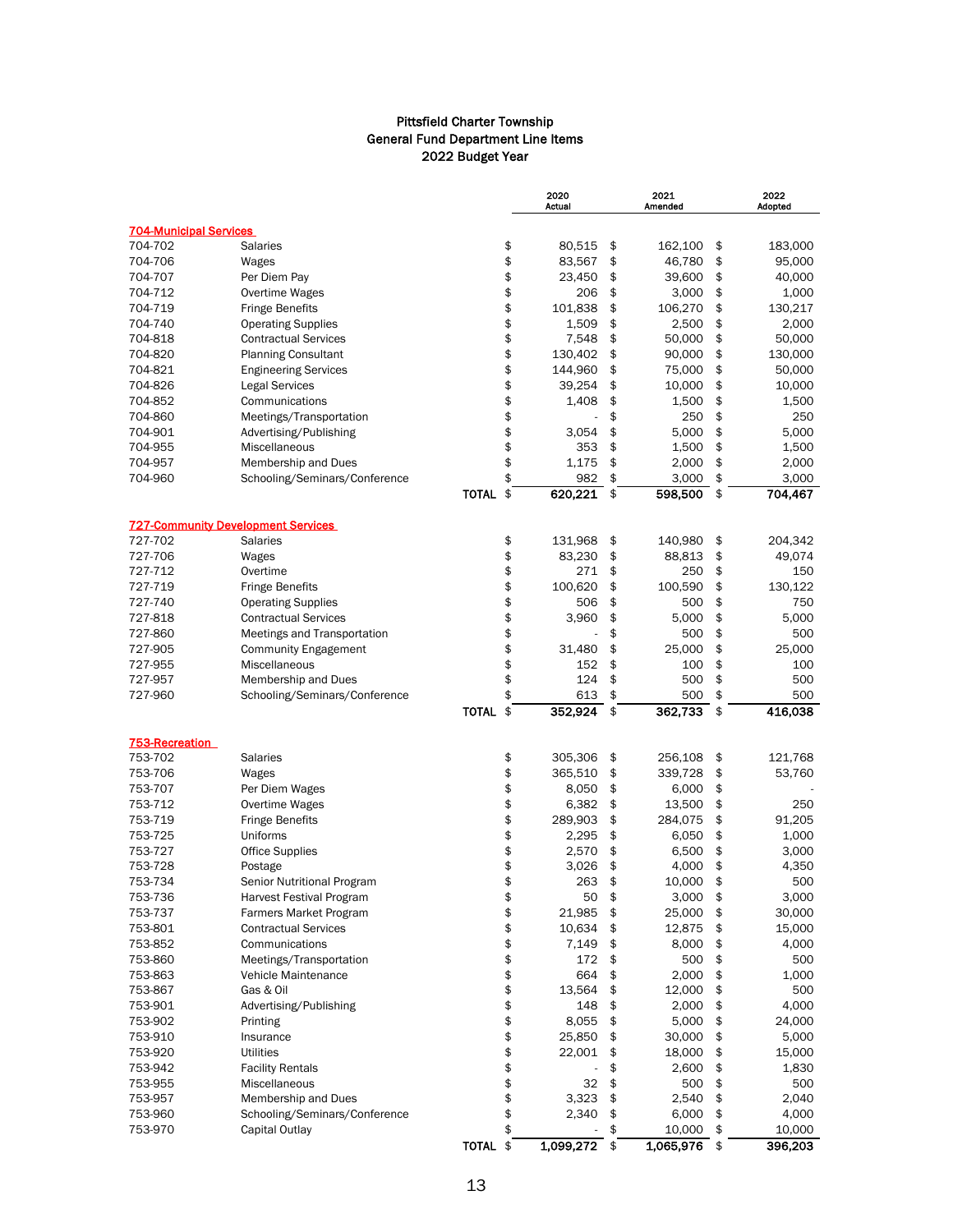|                                    |                                                        |              | 2020<br>Actual   | 2021<br>Amended  |               | 2022<br>Adopted |
|------------------------------------|--------------------------------------------------------|--------------|------------------|------------------|---------------|-----------------|
| <b>753-Reimbursable Programs</b>   |                                                        |              |                  |                  |               |                 |
| 753-717                            | Day Camp Wages                                         |              | \$<br>484        | \$<br>29,225     | \$            | 31,775          |
| 753-718                            | <b>Instructor's Wages</b>                              |              | \$<br>6,223      | \$<br>14,000     | \$            | 14,000          |
| 753-735                            | Senior Program                                         |              | \$<br>2,205      | \$<br>10,000     | \$            | 10,000          |
| 753-738                            | Day Camp Program                                       |              | \$               | \$<br>15,000     | \$            | 20,000          |
| 753-739                            | <b>Recreation Program</b>                              |              | \$<br>6,487      | \$<br>12,500     | \$            | 20,000          |
|                                    |                                                        |              | \$<br>15,399     | \$<br>80,725     | $\frac{1}{2}$ | 95,775          |
| 803-Historical District Commission |                                                        |              |                  |                  |               |                 |
| 803-706                            | Wages                                                  |              | \$<br>100        | \$<br>6,000      | \$            | 6,000           |
| 803-707                            | Per Diem                                               |              | \$<br>1,900      | \$<br>4,000      | \$            | 4,000           |
| 803-719                            | <b>Fringe Benefits</b>                                 |              | \$<br>156        | \$<br>770        | \$            | 770             |
| 803-740                            | <b>Operating Supplies</b>                              |              | \$               | \$<br>500        | \$            | 500             |
| 803-818                            | <b>Contractual Services</b>                            |              | \$<br>4,520      | \$<br>500        | \$            | 500             |
| 803-860                            | Meetings/Transportation                                |              | \$               | \$<br>300        | \$            | 300             |
| 803-901                            | Advertising                                            |              | \$               | \$<br>100        | \$            | 100             |
| 803-957                            | Membership and Dues                                    |              | \$<br>150        | \$<br>500        | \$            | 500             |
|                                    |                                                        | TOTAL        | \$<br>6,826      | \$<br>12,670     | \$            | 12,670          |
| 904-Capital Outlay                 |                                                        |              |                  |                  |               |                 |
| 904-970                            | Capital Outlay                                         |              | \$<br>274,932    | \$<br>200,000    | \$            |                 |
|                                    |                                                        | <b>TOTAL</b> | \$<br>274,932    | \$<br>200,000    | $\frac{1}{2}$ |                 |
| 906 - Debt Service                 |                                                        |              |                  |                  |               |                 |
| 906-991                            | <b>Bond Principal</b>                                  |              | \$<br>336,000    | \$<br>361,000    | \$            | 371,000         |
| 906-992                            | <b>Bond Interest</b>                                   |              | \$<br>92,250     | \$<br>75,112     | \$            | 67,712          |
|                                    |                                                        | <b>TOTAL</b> | \$<br>428,250    | \$<br>436,112    | -\$           | 438,712         |
| 995-Transfers                      |                                                        |              |                  |                  |               |                 |
| 995-986.003                        | Transfer Out-Public Safety Fund                        |              | \$<br>6,000,000  | \$<br>6,000,000  | \$            | 6,000,000       |
| 995-986.004                        | <b>Transfer Out-Parks Fund</b>                         |              | \$               | \$<br>250,000    | \$            | 900,000         |
| 995-986.006                        | Transfer Out-MI East Central Drain                     |              | \$<br>57,876     | \$<br>59,400     | \$            | 58,400          |
| 995-986.015                        | Transfer Out-Other CI Projects                         |              | \$<br>570,989    | \$<br>300,000    | \$            |                 |
|                                    |                                                        | <b>TOTAL</b> | \$<br>6,628,865  | \$<br>6,609,400  | $\frac{1}{2}$ | 6,958,400       |
|                                    |                                                        |              |                  |                  |               |                 |
|                                    | <b>TOTAL EXPENDITURES</b>                              |              | \$<br>14,377,180 | \$<br>16,015,820 | -\$           | 15,378,077      |
| 998-988                            | Contingency                                            |              | \$<br>75,000     | \$<br>200,000    | \$            | 75,000          |
|                                    | <b>TOTAL GENERAL FUND</b><br><b>EXPENDITURE BUDGET</b> |              | \$<br>14,452,180 | \$<br>16,215,820 | \$            | 15,453,077      |
|                                    |                                                        |              |                  |                  |               |                 |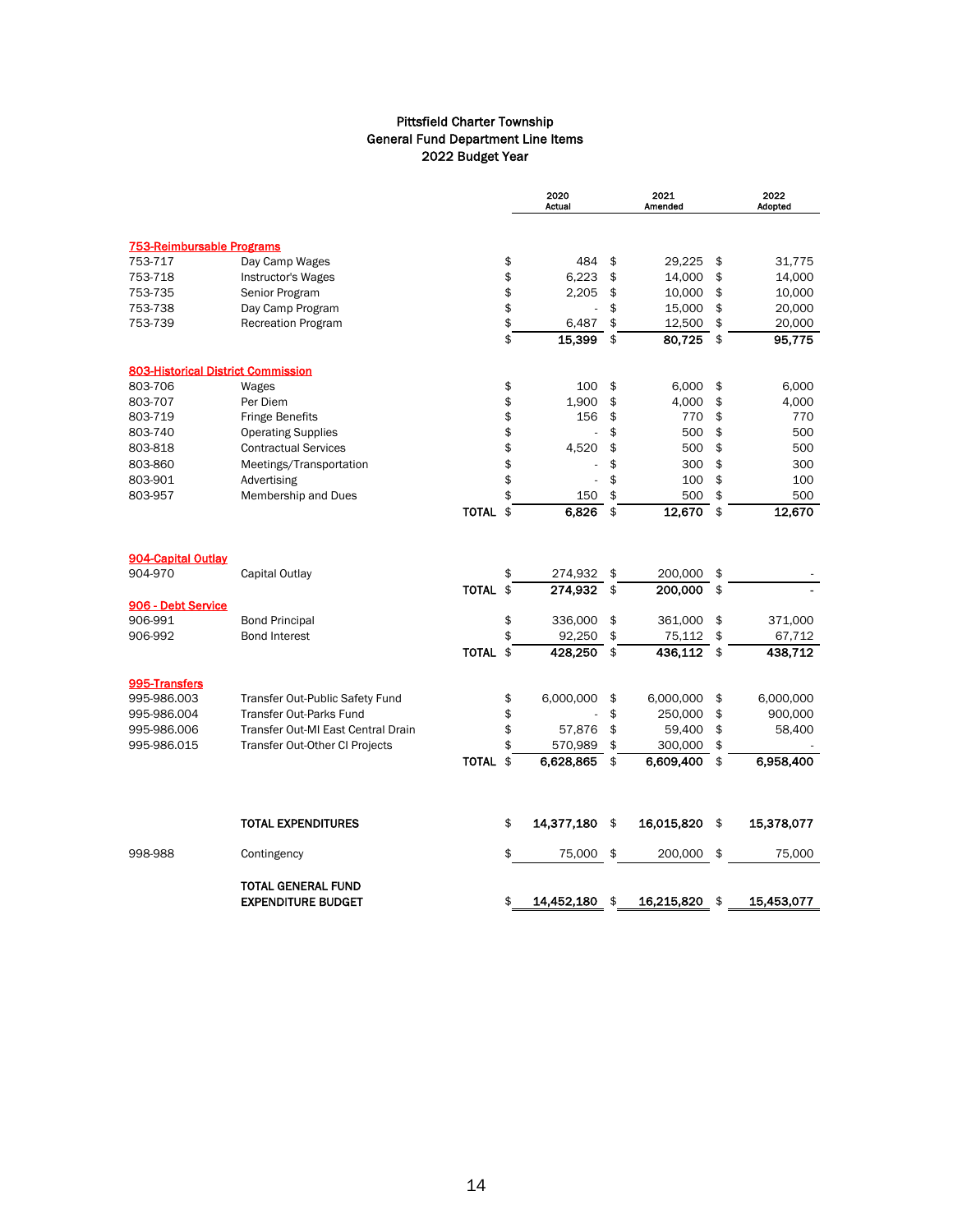|                     |                                                         |    | 2020<br>Actual | 2021<br>Amended | 2022<br><b>Adopted</b> |
|---------------------|---------------------------------------------------------|----|----------------|-----------------|------------------------|
|                     | <b>205-PUBLIC SAFETY MILLAGE BUDGET</b>                 |    |                |                 |                        |
| Revenue             |                                                         |    |                |                 |                        |
| 205-402             | <b>General Property Tax-Special Voted</b>               | \$ | 3,787,834 \$   | 3,989,329 \$    | 6,528,207              |
| 205-427             | <b>Community Wide Public Safety SA</b>                  | \$ | 758,147 \$     | 725,000 \$      | 768,500                |
| 205-497             | Licenses & Inspections                                  | \$ | 13,837 \$      | 25,000 \$       | 15,000                 |
| 205-502             | <b>Federal Grant-General</b>                            | \$ | 11,575 \$      | 20,000 \$       |                        |
| 205-505.001         | Federal Grant-FEMA PD                                   | \$ | 126,920 \$     | -\$             |                        |
| 205-528             | <b>Other Federal Grant</b>                              | \$ | 455,251 \$     | - \$            |                        |
| 205-543.010         | Police Training Grant-PA 302                            | \$ | 4,984 \$       | 8,000 \$        | 5,000                  |
| 205-573             | Local Community Stabilization Share                     | \$ | 26,845 \$      | 25,000 \$       | 20,000                 |
| 205-574.002         | State Grant-Fire Protection-State Facility              | \$ | 35,876 \$      | 22,000 \$       | 22,000                 |
| 205-601             | <b>Permits Fees</b>                                     | \$ | $30*$          | 200 \$          | 200                    |
| 205-602             | Police Reports Fees                                     | \$ | 5,239 \$       | 10,000 \$       | 7,000                  |
| 205-603             | <b>Fire Reports Fees</b>                                | \$ | -\$            | 200 \$          | 200                    |
| 205-626.005         | Fire Inspection Fees                                    | \$ | 19,745 \$      | 20,000 \$       | 20,000                 |
| 205-626.003         | <b>False Alarms Fees</b>                                | \$ | 14,600 \$      | 22,000 \$       | 22,000                 |
| 205-626.004         | Fire Cost Recovery Fees                                 | \$ | 18,653 \$      | 30,000 \$       | 25,000                 |
| 205-628             | <b>Towing Fees</b>                                      | \$ | $6,120$ \$     | 20,000 \$       | 10,000                 |
| 205-629             | <b>Contracted Patrol Staff</b>                          | \$ | 41,758 \$      | 70,000 \$       | 75,000                 |
| 205-630             | <b>Contracted Fire Staff</b>                            | \$ | - \$           | 1,000 \$        | 1,000                  |
| 205-631             | <b>Contracted School Resource Officer</b>               | \$ | 32,811 \$      | 55,000 \$       | 35,000                 |
| 205-657             | <b>Ordinance Fines</b>                                  | \$ | 57,815 \$      | 145,000 \$      | 65,000                 |
| 205-658             | Drug Forfeiture                                         | \$ | - \$           | 20,000 \$       |                        |
| 205-665             | Interest Income                                         | \$ | 6,756 \$       | 10,000 \$       | 5,000                  |
| 205-674             | Donations                                               | \$ | 26 \$          | 500 \$          | 100                    |
| 205-674.002         | <b>Private Contributions-Grants</b>                     | \$ | \$<br>ä,       | $1,000$ \$      | 1,000                  |
| 205-675             | Miscellaneous Income                                    | \$ | 17,954 \$      | 10,000 \$       | 10,000                 |
| 205-676             | <b>General Reimbursements</b>                           | \$ | $2,045$ \$     | 20,000 \$       | 10,000                 |
| 205-676.001         | Insurance Reimbursements                                | \$ | \$             | 114,000 \$      | 116,280                |
| 205-699.002         | Transfer In General Fund                                | \$ | 6,000,000 \$   | 6,000,000 \$    | 6,000,000              |
|                     | <b>Total Public Safety Millage Fund Revenue</b>         | \$ | 11,444,821 \$  | 11,363,229 \$   | 13,761,487             |
|                     |                                                         |    |                |                 |                        |
| <b>Expenditures</b> |                                                         |    |                |                 |                        |
|                     | <b>301-Public Safety Millage Fund-Police Department</b> |    |                |                 |                        |
| 205-301-702         | <b>Salaries</b>                                         | \$ | 3,142,751 \$   | 3,317,705 \$    | 3,304,086              |
| 205-301-710         | Officer Overtime                                        | \$ | 207,823 \$     | 180,000 \$      | 211,069                |
| 205-301-719         | <b>Fringe Benefits</b>                                  | \$ | 2,048,566 \$   | 1,542,638 \$    | 1,767,101              |
| 205-301-723         | <b>Officer Equipment</b>                                | \$ | 29,809 \$      | 18,500 \$       | 34,500                 |
| 205-301-725         | Uniform Allowance                                       | \$ | $13,222$ \$    | 20,500 \$       | 32,000                 |
| 205.201.711         | Low Enforcement Cupplice                                | ¢  | 222216         | 10015<br>¢      | 74 272                 |

|               |                                 | <b>TOTAL \$</b> | 6.154.879     | \$ | 5.942.943             | \$<br>6.793.541 |
|---------------|---------------------------------|-----------------|---------------|----|-----------------------|-----------------|
| 205-301-970   | Capital Outlay                  |                 | 214,010 \$    |    | 285,890 \$            | 826,880         |
| 205-301-962   | Crime Prevention                |                 | ٠             | £. | $3.025$ \$            | 3,025           |
| 205-301-960   | Schools/Seminars/Conferences    | \$              | $2,996$ \$    |    | 19.300 \$             | 20,000          |
| 205-301-957   | Membership and Dues             |                 | $2,220$ \$    |    | 1,700 \$              | 2,000           |
| 205-301-955   | <b>Miscellaneous</b>            |                 | 734 \$        |    | $3,000$ \$            | 3,000           |
| 205-301-910   | Insurance                       | \$              | 202.413 \$    |    | 205,000 \$            | 207,050         |
| 205-301-867   | Gas and Oil                     | \$              | 57.822 \$     |    | $90.000$ \$           | 91,800          |
| 205-301-863   | Vehicle Maintenance and Repairs | \$              | 80.360 \$     |    | 78.340 \$             | 79,907          |
| 205-301-861   | Conference/Investigations       | \$              | $1,790$ \$    |    | $9,000$ \$            | 9,000           |
| 205-301-860.1 | Police Training                 | \$              | $6,611$ \$    |    | $8,000$ \$            | 8,000           |
| 205-301-860   | Meetings and Transportation     |                 | $3,583$ \$    |    | $3.500$ \$            | 3,570           |
| 205-301-826   | <b>Legal Services</b>           |                 | 101.006 \$    |    | 114.000 \$            | 116,280         |
| 205-301-799   | COVID-19 Supplies               | \$              | $5.839$ \$    |    | ۰                     | \$              |
| 205-301-741   | Law Enforcement Supplies        | \$              | 33,324 \$     |    | 42,845 \$             | 74,273          |
| 205-301-725   | Uniform Allowance               | \$              | 13,222 \$     |    | 20.500 \$             | 32,000          |
| 205-301-723   | <b>Officer Equipment</b>        |                 | 29,809 \$     |    | 18.500 \$             | 34,500          |
| ∠ບປະບາ⊥ະ⊥ ⊥ປ  | <b>THIRD DETEINS</b>            | Ψ               | 2,0,0,0,0,0,0 |    | $+0.072,0.00$ $+0.00$ | ⊥, , ∪ , ⊥∪⊥    |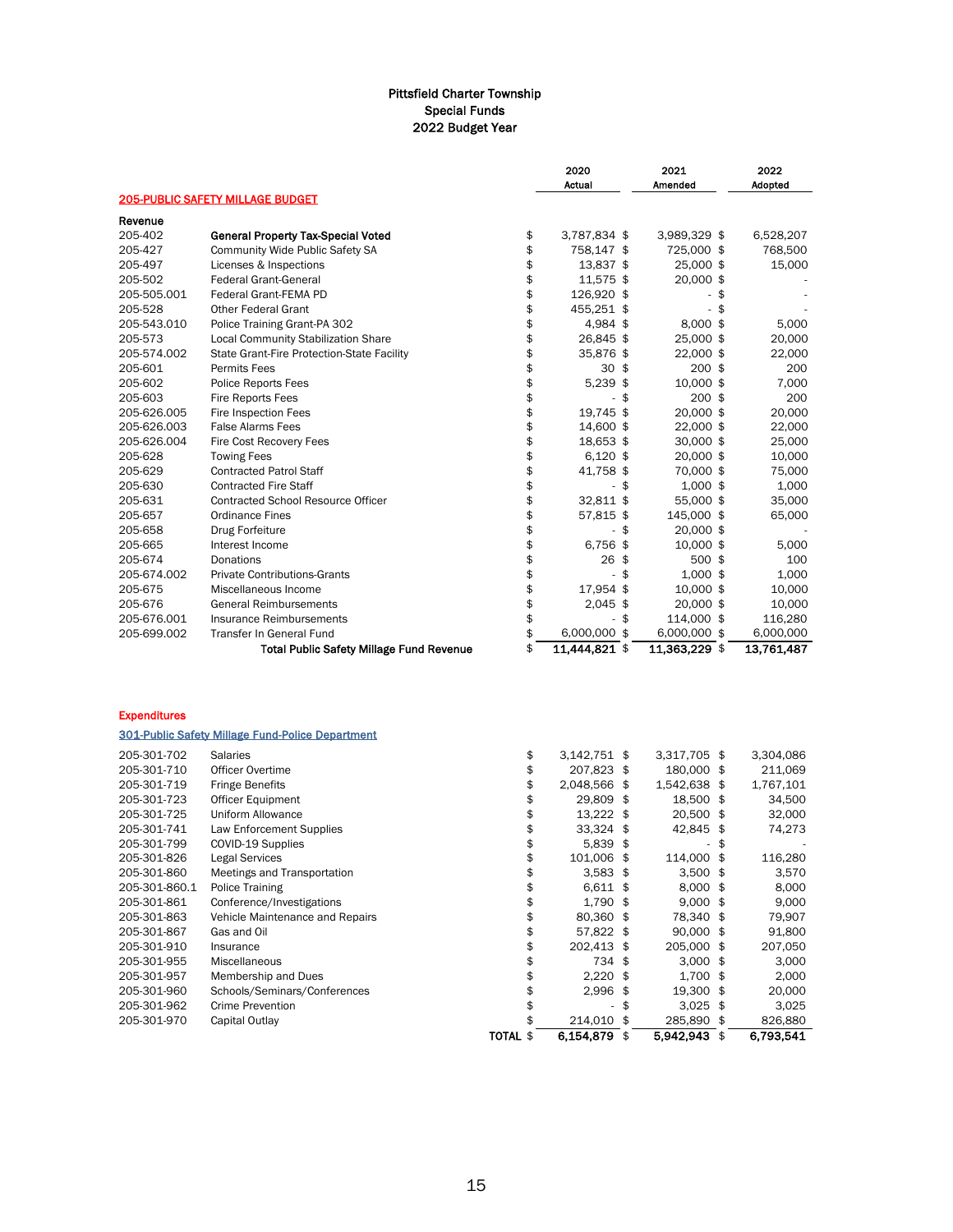|             |                                                |                 | 2020<br>Actual |     | 2021<br>Amended |     | 2022<br>Adopted |
|-------------|------------------------------------------------|-----------------|----------------|-----|-----------------|-----|-----------------|
|             | 336-Public Safety Millage Fund-Fire Department |                 |                |     |                 |     |                 |
| 205-336-702 | <b>Salaries</b>                                | \$              | 1,803,053 \$   |     | 1,888,826 \$    |     | 1,929,872       |
| 205-336-712 | Overtime Wage                                  | \$              | 96,306 \$      |     | 50,000 \$       |     | 55,000          |
| 205-336-715 | Overtime Wages-Contractual                     | \$              | 135,586 \$     |     | 152,000 \$      |     | 142,902         |
| 205-336-719 | <b>Fringe Benefits</b>                         | \$              | 940,998 \$     |     | 979,021 \$      |     | 1,168,285       |
| 205-336-725 | Uniforms-Other                                 | \$              | 11,192 \$      |     | 31,000 \$       |     | 30,000          |
| 205-336-777 | Fire Equipment Supplies                        | \$              | 38,167 \$      |     | 36,000 \$       |     | 37,085          |
| 205-336-778 | <b>Building and Equipment Maintenance</b>      | \$              | 77,300 \$      |     | 72,100 \$       |     | 75,000          |
| 205-336-799 | COVID-19 Supplies                              | \$              | 12,694 \$      |     |                 | \$  |                 |
| 205-336-860 | Meetings & Transportation                      | \$              |                | \$  | $1,500$ \$      |     | 1,500           |
| 205-336-863 | Vehicle Maintenance/Repairs                    | \$              | 74,792 \$      |     | 105,000 \$      |     | 105,000         |
| 205-336-867 | Gas and Oil                                    | \$              | 18,492 \$      |     | 30,000 \$       |     | 50,000          |
| 205-336-910 | Insurance                                      | \$              | 88,550 \$      |     | 90,000 \$       |     | 92,000          |
| 205-336-920 | Utilities                                      | \$              | 53,631 \$      |     | 63,000 \$       |     | 64,000          |
| 205-336-931 | Grounds Maintenance                            | \$              | 395            | \$  | $3,000$ \$      |     | 10,000          |
| 205-336-955 | Miscellaneous                                  | \$              | 512            | -\$ | $3,250$ \$      |     | 3,250           |
| 205-336-956 | Training                                       | \$              | 130            | \$  | $2,000$ \$      |     | 2,600           |
| 205-336-957 | Membership and Dues                            | \$              | 2,415          | \$  | $3,760$ \$      |     | 3,410           |
| 205-336-958 | <b>Fire Prevention</b>                         | \$              |                | \$  | $1,500$ \$      |     | 1,000           |
| 205-336-960 | Schools/Seminars/Conferences                   | \$              | 3,067          |     | 7,900 \$        |     | 10,000          |
| 205-336-970 | Capital Outlay                                 |                 |                | \$  | 50,000          | -\$ | 942,400         |
|             |                                                | <b>TOTAL \$</b> | 3,357,280      | \$  | 3,569,857       | \$  | 4,723,304       |

#### 340-Public Safety Millage Fund-Support Services

|             | Reserve-December 31                                  | \$              | $3,149,256$ \$ |     | 2,714,193 \$   | 2,486,550       |
|-------------|------------------------------------------------------|-----------------|----------------|-----|----------------|-----------------|
|             | Reserve-January 1                                    | \$              | 2,136,307 \$   |     | $3,149,256$ \$ | 2,714,193       |
|             | <b>Excess of Revenues over Expenditures</b>          | \$              | 1,012,949 \$   |     | $(435,063)$ \$ | (227, 643)      |
|             | <b>Total Public Safety Millage Fund Expenditures</b> | \$              | 10,431,872 \$  |     | 11,798,292 \$  | 13,989,130      |
|             |                                                      | <b>TOTAL \$</b> | 919,713 \$     |     | 2,285,492      | \$<br>2,472,285 |
| 205-340-986 | Transfer Out                                         |                 | 73,002 \$      |     |                | \$              |
| 205-340-970 | Capital Expenditures                                 | \$              |                |     | $3,500$ \$     | 10,000          |
| 205-340-957 | Membership and Dues                                  | \$              |                |     | $100$ \$       | 100             |
| 205-340-934 | Office Equipment Maintenance                         | \$              |                |     | 7,800 \$       | 8,000           |
| 205-340-927 | <b>Computer Upgrades</b>                             | \$              | $3,462$ \$     |     | 21,000 \$      | 21,000          |
| 205-340-899 | Tax Refunds                                          | \$              | 20,625 \$      |     | 35,000 \$      | 35,000          |
| 205-340-874 | <b>Retiree Health Premiums</b>                       | \$              | 37             | -\$ | 114,000 \$     | 116,280         |
| 205-340-853 | Telephone                                            | \$              | $21,191$ \$    |     | 28,000 \$      | 28,000          |
| 205-340-851 | Radio Maintenance                                    | \$              | 4,710 \$       |     | 13,000 \$      | 13,000          |
| 205-340-818 | <b>Contractual Services</b>                          | \$              | 187,691 \$     |     | 288,510 \$     | 291,395         |
| 205-340-816 | <b>Professional Services</b>                         | \$              |                | \$  | 16,000 \$      | 16,000          |
| 205-340-727 | <b>Office Supplies</b>                               | \$              | 4,478 \$       |     | 15,320 \$      | 15,500          |
| 205-340-724 | Unfunded Liability - MERS                            | \$              |                | -S  | 1,052,046 \$   | 1,104,648       |
| 205-340-723 | <b>Health Care - OPEB</b>                            | \$              |                |     | 102,256 \$     | 107,369         |
| 205-340-719 | <b>Fringe Benefits</b>                               | \$              | 210,655 \$     |     | 148,670 \$     | 203,082         |
| 205-340-713 | Other Wages                                          | \$              | $3,730$ \$     |     | 15,000 \$      | 15,000          |
| 205-340-706 | <b>Support Services Wage</b>                         | \$              | 56,234 \$      |     | 72,000 \$      | 75,000          |
| 205-340-703 | Liaison Wage                                         | \$              | 10,780 \$      |     | 36,000 \$      | 40,000          |
| 205-340-702 | <b>Salaries</b>                                      | \$              | 323,118 \$     |     | 317,290 \$     | 372,911         |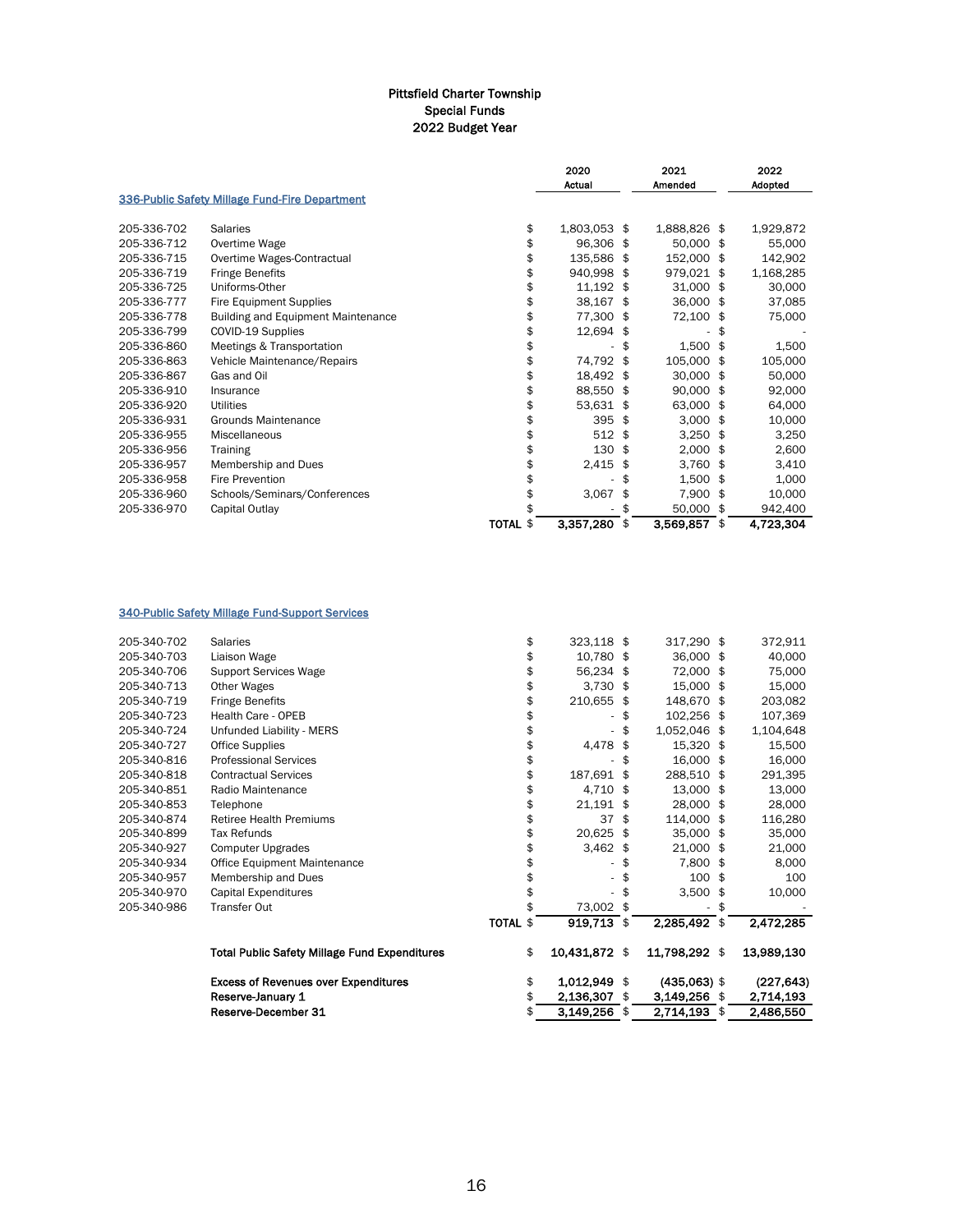| <b>208-PARKS MILLAGE BUDGET</b><br>Revenue<br>208-402<br>General Property Tax-Special Voted<br>\$<br>942,856 \$<br>992,966 \$<br>1,031,678<br>\$<br><b>Local Community Stabilization Share</b><br>4,469 \$<br>$6,000$ \$<br>208-573<br>\$<br>208-675<br>2,078 \$<br>10,000 \$<br><b>Charges for Services</b><br>\$<br>2,555 \$<br>500 \$<br>208-665<br>Interest Income<br>\$<br>250,000<br>\$<br>900.000<br>\$<br>208-699.002<br><b>Transfer In-General Fund</b><br>$\sim$<br>\$<br>951,958 \$<br>1,259,466 \$<br>1,948,178<br><b>Total Parks Millage Revenue</b><br><b>Expenditures</b><br>208-702<br>\$<br>\$<br>\$<br>144,948<br><b>Salaries</b><br>ä,<br>\$<br>\$<br>208-706<br>\$<br>238,660<br>Wages<br>÷.<br>\$<br>\$<br>\$<br>208-707<br>Per Diem<br>÷.<br>\$<br>208-709<br>30,951 \$<br>77,315<br>Seasonal Wages<br>\$<br>\$<br>208-712<br>Overtime Wages<br>\$<br>\$<br>\$<br>\$<br>2,493 \$<br>204,142<br>208-719<br><b>Fringe Benefits</b><br>7,500<br>\$<br>208-725<br>Uniforms<br>\$<br>500<br>\$<br>$\overline{\phantom{a}}$<br>\$<br>\$<br>208-740<br><b>Office Supplies</b><br>\$<br>$\mathcal{L}_{\mathcal{A}}$<br>ä,<br>\$<br>55,886 \$<br>35,277 \$<br>208-780<br>Grounds Maint/Landscaping<br>\$<br>28,280 \$<br>24,000 \$<br>208-781<br><b>Equipment Maintenance</b><br>\$<br>208-801<br><b>Contractual Services</b><br>16,310 \$<br>74,000 \$<br>\$<br>208-816<br>14,874 \$<br>86,000 \$<br><b>Professional Services</b><br>\$<br>20,000 \$<br>208-821<br><b>Engineering Services</b><br>230,406 \$<br>\$<br>208-826<br>\$<br>$1,000$ \$<br><b>Legal Services</b><br>$\sim$<br>\$<br>\$<br>208-852<br>3,600<br>\$<br>Communications<br>÷.<br>\$<br>\$<br>\$<br>208-860<br>Meetings & Transportation<br>÷.<br>ä,<br>\$<br>208-863<br>7,787 \$<br>8,500<br>\$<br>Vehicle Maintenance<br>\$<br>\$<br>208-867<br>15,000 \$<br>15,000<br>Gas & Oil<br>$\overline{\phantom{a}}$ |              |
|--------------------------------------------------------------------------------------------------------------------------------------------------------------------------------------------------------------------------------------------------------------------------------------------------------------------------------------------------------------------------------------------------------------------------------------------------------------------------------------------------------------------------------------------------------------------------------------------------------------------------------------------------------------------------------------------------------------------------------------------------------------------------------------------------------------------------------------------------------------------------------------------------------------------------------------------------------------------------------------------------------------------------------------------------------------------------------------------------------------------------------------------------------------------------------------------------------------------------------------------------------------------------------------------------------------------------------------------------------------------------------------------------------------------------------------------------------------------------------------------------------------------------------------------------------------------------------------------------------------------------------------------------------------------------------------------------------------------------------------------------------------------------------------------------------------------------------------------------------------------------------------------------|--------------|
|                                                                                                                                                                                                                                                                                                                                                                                                                                                                                                                                                                                                                                                                                                                                                                                                                                                                                                                                                                                                                                                                                                                                                                                                                                                                                                                                                                                                                                                                                                                                                                                                                                                                                                                                                                                                                                                                                                  |              |
|                                                                                                                                                                                                                                                                                                                                                                                                                                                                                                                                                                                                                                                                                                                                                                                                                                                                                                                                                                                                                                                                                                                                                                                                                                                                                                                                                                                                                                                                                                                                                                                                                                                                                                                                                                                                                                                                                                  |              |
|                                                                                                                                                                                                                                                                                                                                                                                                                                                                                                                                                                                                                                                                                                                                                                                                                                                                                                                                                                                                                                                                                                                                                                                                                                                                                                                                                                                                                                                                                                                                                                                                                                                                                                                                                                                                                                                                                                  |              |
|                                                                                                                                                                                                                                                                                                                                                                                                                                                                                                                                                                                                                                                                                                                                                                                                                                                                                                                                                                                                                                                                                                                                                                                                                                                                                                                                                                                                                                                                                                                                                                                                                                                                                                                                                                                                                                                                                                  | 6,000        |
|                                                                                                                                                                                                                                                                                                                                                                                                                                                                                                                                                                                                                                                                                                                                                                                                                                                                                                                                                                                                                                                                                                                                                                                                                                                                                                                                                                                                                                                                                                                                                                                                                                                                                                                                                                                                                                                                                                  | 10,000       |
|                                                                                                                                                                                                                                                                                                                                                                                                                                                                                                                                                                                                                                                                                                                                                                                                                                                                                                                                                                                                                                                                                                                                                                                                                                                                                                                                                                                                                                                                                                                                                                                                                                                                                                                                                                                                                                                                                                  | 500          |
|                                                                                                                                                                                                                                                                                                                                                                                                                                                                                                                                                                                                                                                                                                                                                                                                                                                                                                                                                                                                                                                                                                                                                                                                                                                                                                                                                                                                                                                                                                                                                                                                                                                                                                                                                                                                                                                                                                  |              |
|                                                                                                                                                                                                                                                                                                                                                                                                                                                                                                                                                                                                                                                                                                                                                                                                                                                                                                                                                                                                                                                                                                                                                                                                                                                                                                                                                                                                                                                                                                                                                                                                                                                                                                                                                                                                                                                                                                  |              |
|                                                                                                                                                                                                                                                                                                                                                                                                                                                                                                                                                                                                                                                                                                                                                                                                                                                                                                                                                                                                                                                                                                                                                                                                                                                                                                                                                                                                                                                                                                                                                                                                                                                                                                                                                                                                                                                                                                  |              |
|                                                                                                                                                                                                                                                                                                                                                                                                                                                                                                                                                                                                                                                                                                                                                                                                                                                                                                                                                                                                                                                                                                                                                                                                                                                                                                                                                                                                                                                                                                                                                                                                                                                                                                                                                                                                                                                                                                  |              |
|                                                                                                                                                                                                                                                                                                                                                                                                                                                                                                                                                                                                                                                                                                                                                                                                                                                                                                                                                                                                                                                                                                                                                                                                                                                                                                                                                                                                                                                                                                                                                                                                                                                                                                                                                                                                                                                                                                  |              |
|                                                                                                                                                                                                                                                                                                                                                                                                                                                                                                                                                                                                                                                                                                                                                                                                                                                                                                                                                                                                                                                                                                                                                                                                                                                                                                                                                                                                                                                                                                                                                                                                                                                                                                                                                                                                                                                                                                  | 12,000       |
|                                                                                                                                                                                                                                                                                                                                                                                                                                                                                                                                                                                                                                                                                                                                                                                                                                                                                                                                                                                                                                                                                                                                                                                                                                                                                                                                                                                                                                                                                                                                                                                                                                                                                                                                                                                                                                                                                                  | 77,315       |
|                                                                                                                                                                                                                                                                                                                                                                                                                                                                                                                                                                                                                                                                                                                                                                                                                                                                                                                                                                                                                                                                                                                                                                                                                                                                                                                                                                                                                                                                                                                                                                                                                                                                                                                                                                                                                                                                                                  | 13,000       |
|                                                                                                                                                                                                                                                                                                                                                                                                                                                                                                                                                                                                                                                                                                                                                                                                                                                                                                                                                                                                                                                                                                                                                                                                                                                                                                                                                                                                                                                                                                                                                                                                                                                                                                                                                                                                                                                                                                  |              |
|                                                                                                                                                                                                                                                                                                                                                                                                                                                                                                                                                                                                                                                                                                                                                                                                                                                                                                                                                                                                                                                                                                                                                                                                                                                                                                                                                                                                                                                                                                                                                                                                                                                                                                                                                                                                                                                                                                  | 5,050        |
|                                                                                                                                                                                                                                                                                                                                                                                                                                                                                                                                                                                                                                                                                                                                                                                                                                                                                                                                                                                                                                                                                                                                                                                                                                                                                                                                                                                                                                                                                                                                                                                                                                                                                                                                                                                                                                                                                                  | 500          |
|                                                                                                                                                                                                                                                                                                                                                                                                                                                                                                                                                                                                                                                                                                                                                                                                                                                                                                                                                                                                                                                                                                                                                                                                                                                                                                                                                                                                                                                                                                                                                                                                                                                                                                                                                                                                                                                                                                  | 55,886       |
|                                                                                                                                                                                                                                                                                                                                                                                                                                                                                                                                                                                                                                                                                                                                                                                                                                                                                                                                                                                                                                                                                                                                                                                                                                                                                                                                                                                                                                                                                                                                                                                                                                                                                                                                                                                                                                                                                                  | 24,000       |
|                                                                                                                                                                                                                                                                                                                                                                                                                                                                                                                                                                                                                                                                                                                                                                                                                                                                                                                                                                                                                                                                                                                                                                                                                                                                                                                                                                                                                                                                                                                                                                                                                                                                                                                                                                                                                                                                                                  | 74,000       |
|                                                                                                                                                                                                                                                                                                                                                                                                                                                                                                                                                                                                                                                                                                                                                                                                                                                                                                                                                                                                                                                                                                                                                                                                                                                                                                                                                                                                                                                                                                                                                                                                                                                                                                                                                                                                                                                                                                  | 86,000       |
|                                                                                                                                                                                                                                                                                                                                                                                                                                                                                                                                                                                                                                                                                                                                                                                                                                                                                                                                                                                                                                                                                                                                                                                                                                                                                                                                                                                                                                                                                                                                                                                                                                                                                                                                                                                                                                                                                                  | 20,000       |
|                                                                                                                                                                                                                                                                                                                                                                                                                                                                                                                                                                                                                                                                                                                                                                                                                                                                                                                                                                                                                                                                                                                                                                                                                                                                                                                                                                                                                                                                                                                                                                                                                                                                                                                                                                                                                                                                                                  | 1,000        |
|                                                                                                                                                                                                                                                                                                                                                                                                                                                                                                                                                                                                                                                                                                                                                                                                                                                                                                                                                                                                                                                                                                                                                                                                                                                                                                                                                                                                                                                                                                                                                                                                                                                                                                                                                                                                                                                                                                  | 4,000        |
|                                                                                                                                                                                                                                                                                                                                                                                                                                                                                                                                                                                                                                                                                                                                                                                                                                                                                                                                                                                                                                                                                                                                                                                                                                                                                                                                                                                                                                                                                                                                                                                                                                                                                                                                                                                                                                                                                                  | 200          |
|                                                                                                                                                                                                                                                                                                                                                                                                                                                                                                                                                                                                                                                                                                                                                                                                                                                                                                                                                                                                                                                                                                                                                                                                                                                                                                                                                                                                                                                                                                                                                                                                                                                                                                                                                                                                                                                                                                  | 8.500        |
|                                                                                                                                                                                                                                                                                                                                                                                                                                                                                                                                                                                                                                                                                                                                                                                                                                                                                                                                                                                                                                                                                                                                                                                                                                                                                                                                                                                                                                                                                                                                                                                                                                                                                                                                                                                                                                                                                                  |              |
| \$<br>9<br>\$<br>208-899<br>8,000 \$<br><b>Tax Refunds</b>                                                                                                                                                                                                                                                                                                                                                                                                                                                                                                                                                                                                                                                                                                                                                                                                                                                                                                                                                                                                                                                                                                                                                                                                                                                                                                                                                                                                                                                                                                                                                                                                                                                                                                                                                                                                                                       | 8,000        |
| \$<br>\$<br>15,000 \$<br>208-910<br>Insurance<br>÷.                                                                                                                                                                                                                                                                                                                                                                                                                                                                                                                                                                                                                                                                                                                                                                                                                                                                                                                                                                                                                                                                                                                                                                                                                                                                                                                                                                                                                                                                                                                                                                                                                                                                                                                                                                                                                                              | 25,000       |
| \$<br>\$<br>208-955<br>70<br>3,500<br>\$<br>Miscellaneous                                                                                                                                                                                                                                                                                                                                                                                                                                                                                                                                                                                                                                                                                                                                                                                                                                                                                                                                                                                                                                                                                                                                                                                                                                                                                                                                                                                                                                                                                                                                                                                                                                                                                                                                                                                                                                        | 3,500        |
| \$<br>\$<br>208-957<br>\$<br>÷                                                                                                                                                                                                                                                                                                                                                                                                                                                                                                                                                                                                                                                                                                                                                                                                                                                                                                                                                                                                                                                                                                                                                                                                                                                                                                                                                                                                                                                                                                                                                                                                                                                                                                                                                                                                                                                                   |              |
| Memberships & Dues<br>\$<br>\$<br>208-960<br>\$<br>÷.                                                                                                                                                                                                                                                                                                                                                                                                                                                                                                                                                                                                                                                                                                                                                                                                                                                                                                                                                                                                                                                                                                                                                                                                                                                                                                                                                                                                                                                                                                                                                                                                                                                                                                                                                                                                                                            | 500<br>2,000 |
| Schooling/Seminars/Conferences<br>\$<br>208-970<br>3,919 \$<br>69,000<br>\$                                                                                                                                                                                                                                                                                                                                                                                                                                                                                                                                                                                                                                                                                                                                                                                                                                                                                                                                                                                                                                                                                                                                                                                                                                                                                                                                                                                                                                                                                                                                                                                                                                                                                                                                                                                                                      | 69,000       |
| Capital Outlay<br>114,172 \$                                                                                                                                                                                                                                                                                                                                                                                                                                                                                                                                                                                                                                                                                                                                                                                                                                                                                                                                                                                                                                                                                                                                                                                                                                                                                                                                                                                                                                                                                                                                                                                                                                                                                                                                                                                                                                                                     |              |
| \$<br>208-977<br>Construction<br>1,269,000<br>\$<br>1,269,000<br>\$                                                                                                                                                                                                                                                                                                                                                                                                                                                                                                                                                                                                                                                                                                                                                                                                                                                                                                                                                                                                                                                                                                                                                                                                                                                                                                                                                                                                                                                                                                                                                                                                                                                                                                                                                                                                                              |              |
| \$<br>208-986<br>\$<br><b>Transfer Out</b><br>$\overline{\phantom{a}}$<br>\$                                                                                                                                                                                                                                                                                                                                                                                                                                                                                                                                                                                                                                                                                                                                                                                                                                                                                                                                                                                                                                                                                                                                                                                                                                                                                                                                                                                                                                                                                                                                                                                                                                                                                                                                                                                                                     |              |
| 484,548 \$<br>1,737,801 \$<br>2,361,201<br><b>Total Parks Millage Expenditures</b>                                                                                                                                                                                                                                                                                                                                                                                                                                                                                                                                                                                                                                                                                                                                                                                                                                                                                                                                                                                                                                                                                                                                                                                                                                                                                                                                                                                                                                                                                                                                                                                                                                                                                                                                                                                                               |              |
| \$<br>467,410 \$<br><b>Excess of Revenues over Expenditures</b><br>$(478, 335)$ \$<br>(413, 023)<br>\$                                                                                                                                                                                                                                                                                                                                                                                                                                                                                                                                                                                                                                                                                                                                                                                                                                                                                                                                                                                                                                                                                                                                                                                                                                                                                                                                                                                                                                                                                                                                                                                                                                                                                                                                                                                           |              |
| <b>Reserve-January 1</b><br>779,262 \$<br>1,246,672 \$<br>768,337<br>$1,246,672$ \$<br>768,337 \$<br>\$                                                                                                                                                                                                                                                                                                                                                                                                                                                                                                                                                                                                                                                                                                                                                                                                                                                                                                                                                                                                                                                                                                                                                                                                                                                                                                                                                                                                                                                                                                                                                                                                                                                                                                                                                                                          |              |
| 355,314<br>Reserve-December 31                                                                                                                                                                                                                                                                                                                                                                                                                                                                                                                                                                                                                                                                                                                                                                                                                                                                                                                                                                                                                                                                                                                                                                                                                                                                                                                                                                                                                                                                                                                                                                                                                                                                                                                                                                                                                                                                   |              |
| 213-800 MHz COMMUNICATIONS FUND BUDGET                                                                                                                                                                                                                                                                                                                                                                                                                                                                                                                                                                                                                                                                                                                                                                                                                                                                                                                                                                                                                                                                                                                                                                                                                                                                                                                                                                                                                                                                                                                                                                                                                                                                                                                                                                                                                                                           |              |
| Revenue                                                                                                                                                                                                                                                                                                                                                                                                                                                                                                                                                                                                                                                                                                                                                                                                                                                                                                                                                                                                                                                                                                                                                                                                                                                                                                                                                                                                                                                                                                                                                                                                                                                                                                                                                                                                                                                                                          |              |
| 213-581<br>\$<br>52,500 \$<br>52,500 \$<br>800 MHz Management Services                                                                                                                                                                                                                                                                                                                                                                                                                                                                                                                                                                                                                                                                                                                                                                                                                                                                                                                                                                                                                                                                                                                                                                                                                                                                                                                                                                                                                                                                                                                                                                                                                                                                                                                                                                                                                           | 57,881       |
| \$<br>213-665<br>21 \$<br>Interest<br>10 \$                                                                                                                                                                                                                                                                                                                                                                                                                                                                                                                                                                                                                                                                                                                                                                                                                                                                                                                                                                                                                                                                                                                                                                                                                                                                                                                                                                                                                                                                                                                                                                                                                                                                                                                                                                                                                                                      | 10           |
| \$<br><b>Total 800 MHz Communication Revenue</b><br>52,521 \$<br>52,510 \$                                                                                                                                                                                                                                                                                                                                                                                                                                                                                                                                                                                                                                                                                                                                                                                                                                                                                                                                                                                                                                                                                                                                                                                                                                                                                                                                                                                                                                                                                                                                                                                                                                                                                                                                                                                                                       | 57,891       |
| <b>Expenditures</b>                                                                                                                                                                                                                                                                                                                                                                                                                                                                                                                                                                                                                                                                                                                                                                                                                                                                                                                                                                                                                                                                                                                                                                                                                                                                                                                                                                                                                                                                                                                                                                                                                                                                                                                                                                                                                                                                              |              |
| 213-706<br>\$<br>47,254 \$<br>48,000 \$<br>Wages                                                                                                                                                                                                                                                                                                                                                                                                                                                                                                                                                                                                                                                                                                                                                                                                                                                                                                                                                                                                                                                                                                                                                                                                                                                                                                                                                                                                                                                                                                                                                                                                                                                                                                                                                                                                                                                 | 55,000       |
| \$<br>$3,635$ \$<br>213-719<br><b>Fringe Benefits</b><br>$3,800$ \$                                                                                                                                                                                                                                                                                                                                                                                                                                                                                                                                                                                                                                                                                                                                                                                                                                                                                                                                                                                                                                                                                                                                                                                                                                                                                                                                                                                                                                                                                                                                                                                                                                                                                                                                                                                                                              | 4,000        |
| \$<br>213-955<br>Miscellaneous<br>200 \$<br>\$                                                                                                                                                                                                                                                                                                                                                                                                                                                                                                                                                                                                                                                                                                                                                                                                                                                                                                                                                                                                                                                                                                                                                                                                                                                                                                                                                                                                                                                                                                                                                                                                                                                                                                                                                                                                                                                   | 500          |
| <b>Total 800 MHz Communication Expenditures</b><br>50,889<br>52,000                                                                                                                                                                                                                                                                                                                                                                                                                                                                                                                                                                                                                                                                                                                                                                                                                                                                                                                                                                                                                                                                                                                                                                                                                                                                                                                                                                                                                                                                                                                                                                                                                                                                                                                                                                                                                              | 59,500       |
| <b>Excess of Revenues over Expenditures</b><br>\$<br>$1,632$ \$<br>510 \$                                                                                                                                                                                                                                                                                                                                                                                                                                                                                                                                                                                                                                                                                                                                                                                                                                                                                                                                                                                                                                                                                                                                                                                                                                                                                                                                                                                                                                                                                                                                                                                                                                                                                                                                                                                                                        | (1,609)      |
| \$<br>23,224 \$<br>Reserve-January 1<br>21,592 \$                                                                                                                                                                                                                                                                                                                                                                                                                                                                                                                                                                                                                                                                                                                                                                                                                                                                                                                                                                                                                                                                                                                                                                                                                                                                                                                                                                                                                                                                                                                                                                                                                                                                                                                                                                                                                                                | 23,734       |
| 22,125<br>\$<br>23,224 \$<br>23,734 \$<br>Reserve-December 31                                                                                                                                                                                                                                                                                                                                                                                                                                                                                                                                                                                                                                                                                                                                                                                                                                                                                                                                                                                                                                                                                                                                                                                                                                                                                                                                                                                                                                                                                                                                                                                                                                                                                                                                                                                                                                    |              |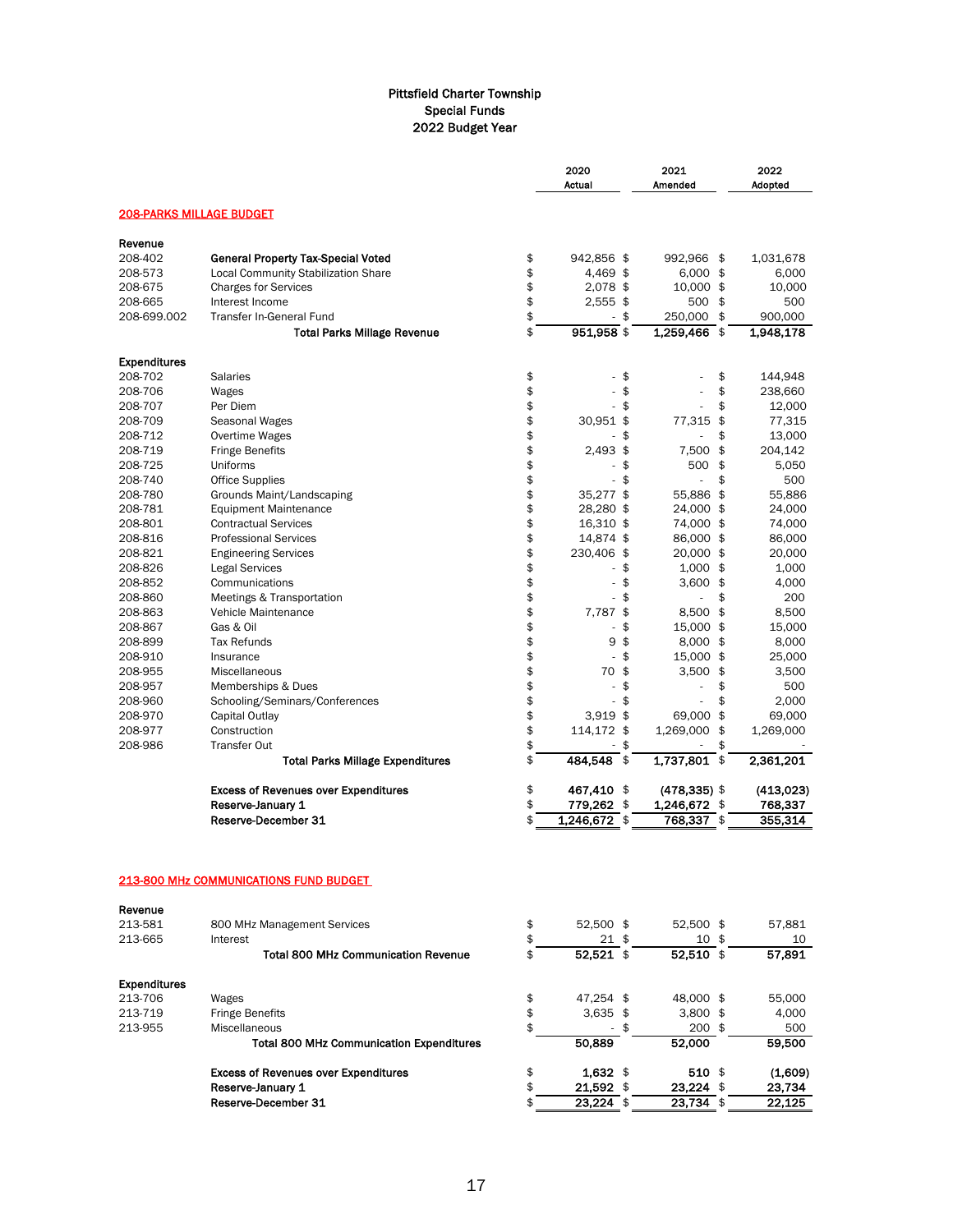|                     |                                                                                   |          | 2020<br>Actual                      | 2021<br>Amended           | 2022<br>Adopted      |
|---------------------|-----------------------------------------------------------------------------------|----------|-------------------------------------|---------------------------|----------------------|
|                     | <u> 249-BUILDING DEPARTMENT BUDGET</u>                                            |          |                                     |                           |                      |
| Revenue             |                                                                                   |          |                                     |                           |                      |
| 249-476             | <b>Building Permits</b>                                                           | \$       | 1,302,733 \$                        | 700,000 \$                | 1,000,000            |
| 249-476.001         | Heating/Cooling Permits                                                           | \$       | 194,673 \$                          | 120,000 \$                | 125,000              |
| 249-476.002         | <b>Plumbing Permits</b>                                                           | \$       | 222,230 \$                          | 200,000 \$                | 250,000              |
| 249-476.003         | <b>Electrical Permits</b>                                                         | \$       | 125,243 \$                          | 100,000 \$                | 125,000              |
| 249-635<br>249-665  | Community Review/Inspection Fees<br><b>Interest Earnings</b>                      | \$<br>\$ | 51,859 \$<br>5,417 \$               | 50,000 \$<br>$2,000$ \$   | 30,000               |
| 249-676.001         | Insurance Reimbursements                                                          | \$       | \$                                  | 8,400 \$                  | 2,000<br>10,000      |
| 249-675             | Miscellaneous Income                                                              | \$       | \$<br>ä,                            | $1,000$ \$                | 1,000                |
|                     | <b>Total Building Fund Revenue</b>                                                | \$       | 1,902,155<br>\$                     | 1,181,400 \$              | 1,543,000            |
|                     | <u> 249-BUILDING DEPARTMENT BUDGET</u>                                            |          |                                     |                           |                      |
| <b>Expenditures</b> |                                                                                   |          |                                     |                           |                      |
| 249-702             | <b>Salaries</b>                                                                   | \$       | 372,282 \$                          | 331,871 \$                | 530,000              |
| 249-706             | Wages                                                                             | \$       | 81,294 \$                           | 83,387 \$                 | 122,000              |
| 249-712             | Overtime                                                                          | \$       | 2,188 \$                            | $2,000$ \$                | 2,000                |
| 249-719             | <b>Fringe Benefits</b>                                                            | \$       | 211,305 \$                          | 238,347 \$                | 360,000              |
| 249-723             | OPEB                                                                              | \$       | \$<br>$\overline{\phantom{a}}$      | $5,000$ \$                | 15,000               |
| 249-724             | Unfunded Liability - MERS                                                         | \$       | \$<br>÷,                            | 24,500 \$                 | 30,000               |
| 249-725             | Uniform Expense                                                                   | \$       | \$<br>ä,                            | $5,000$ \$                | 5,000                |
| 249-740             | <b>Operating Supplies</b>                                                         | \$       | 5,846 \$                            | 10,000 \$                 | 15,000               |
| 249-801             | <b>Contracted Services</b>                                                        | \$       | 2,848 \$                            | 10,000 \$                 | 15,000               |
| 249-818             | <b>Contracted Services-Inspections</b>                                            | \$       | 233,336 \$                          | 200,000 \$                | 120,000              |
| 249-823             | Accounting                                                                        | \$       | \$<br>$\sim$                        | $1,000$ \$                | 2,500                |
| 249-826             | <b>Legal Services</b>                                                             | \$       | 585 \$                              | $2,500$ \$                | 3,000                |
| 249-852             | Communications                                                                    | \$       | 4,338 \$                            | $3,500$ \$                | 3,500                |
| 249-860             | Meetings & Transportation                                                         | \$       | \$<br>$\mathcal{L}_{\mathcal{A}}$   | 350 \$                    | 400                  |
| 249-863             | Vehicle Maintenance                                                               | \$       | 2,599<br>\$                         | $5,000$ \$                | 5,000                |
| 249-867             | Gas and Oil                                                                       | \$       | 3,354<br>\$                         | $9,000$ \$                | 9,000                |
| 249-874             | <b>Retiree Health Premiums</b>                                                    | \$       | \$                                  | 8,400 \$                  | 10,000               |
| 249-910             | Insurance                                                                         | \$       | \$<br>6,526                         | 10,000 \$                 | 10,000               |
| 249-928             | Hardware/Software Maintenance Agreements                                          | \$       | \$                                  | $5,000$ \$                | 5,000                |
| 249-955             | Miscellaneous                                                                     | \$       | 66<br>\$                            | $500$ \$                  | 1,000                |
| 249-957             | Membership and Dues                                                               | \$       | $1,435$ \$                          | $2,500$ \$                | 3,500                |
| 249-960             | Schooling/Seminars/Conference                                                     | \$       | $2,221$ \$                          | $5,500$ \$                | 5,000                |
| 249-966             | <b>Administration Charge</b>                                                      | \$       | 182,378 \$                          | 210,000 \$                | 300,000              |
| 249-970             | Capital Outlay<br>Total Building Fund Expenditures                                | \$<br>\$ | \$<br>$\frac{1}{2}$<br>1,112,601 \$ | 43,500 \$<br>1,216,855 \$ | 100,000<br>1,671,900 |
|                     | <b>Excess of Revenues over Expenditures</b>                                       | \$       | 789,554 \$                          | $(35, 455)$ \$            | (128,900)            |
|                     | Reserve-January 1                                                                 | ¢        | 1,717,375 \$                        | 2,506,929 \$              | 2,471,474            |
|                     | Reserve-December 31                                                               | \$       | $2,506,929$ \$                      | 2,471,474 \$              | 2,342,574            |
|                     | <b>261-911 SERVICE FUND BUDGET</b>                                                |          |                                     |                           |                      |
| Revenue             |                                                                                   |          |                                     |                           |                      |
| 261-665             | Interest Income                                                                   | \$       |                                     |                           |                      |
|                     | <b>Total 911 Service Fund Revenue</b>                                             | \$       | 8 \$                                |                           |                      |
| <b>Expenditures</b> |                                                                                   |          |                                     |                           |                      |
| 261-818             | Contractual Services-Metro Dispatch<br><b>Total 911 Service Fund Expenditures</b> | \$<br>\$ | 53,137 \$<br>53.137 \$              | 272 \$<br>$272$ \$        |                      |
|                     |                                                                                   |          |                                     |                           |                      |
|                     | <b>Excess of Revenues over Expenditures</b>                                       | \$       | $(53, 129)$ \$                      | $(272)$ \$                |                      |
|                     | Reserve-January 1                                                                 | \$       | 53,401 \$                           | 272 \$                    |                      |

Reserve-December 31  $\qquad \qquad \Rightarrow \qquad \qquad$   $\qquad \qquad$   $\qquad \qquad$   $\qquad \qquad$   $\qquad \qquad$   $\qquad \qquad$   $\qquad \qquad$   $\qquad \qquad$   $\qquad \qquad$   $\qquad \qquad$   $\qquad \qquad$   $\qquad \qquad$   $\qquad \qquad$   $\qquad \qquad$   $\qquad \qquad$   $\qquad \qquad$   $\qquad \qquad$   $\qquad \qquad$   $\qquad \qquad$   $\qquad \qquad$   $\qquad \qquad$   $\qquad$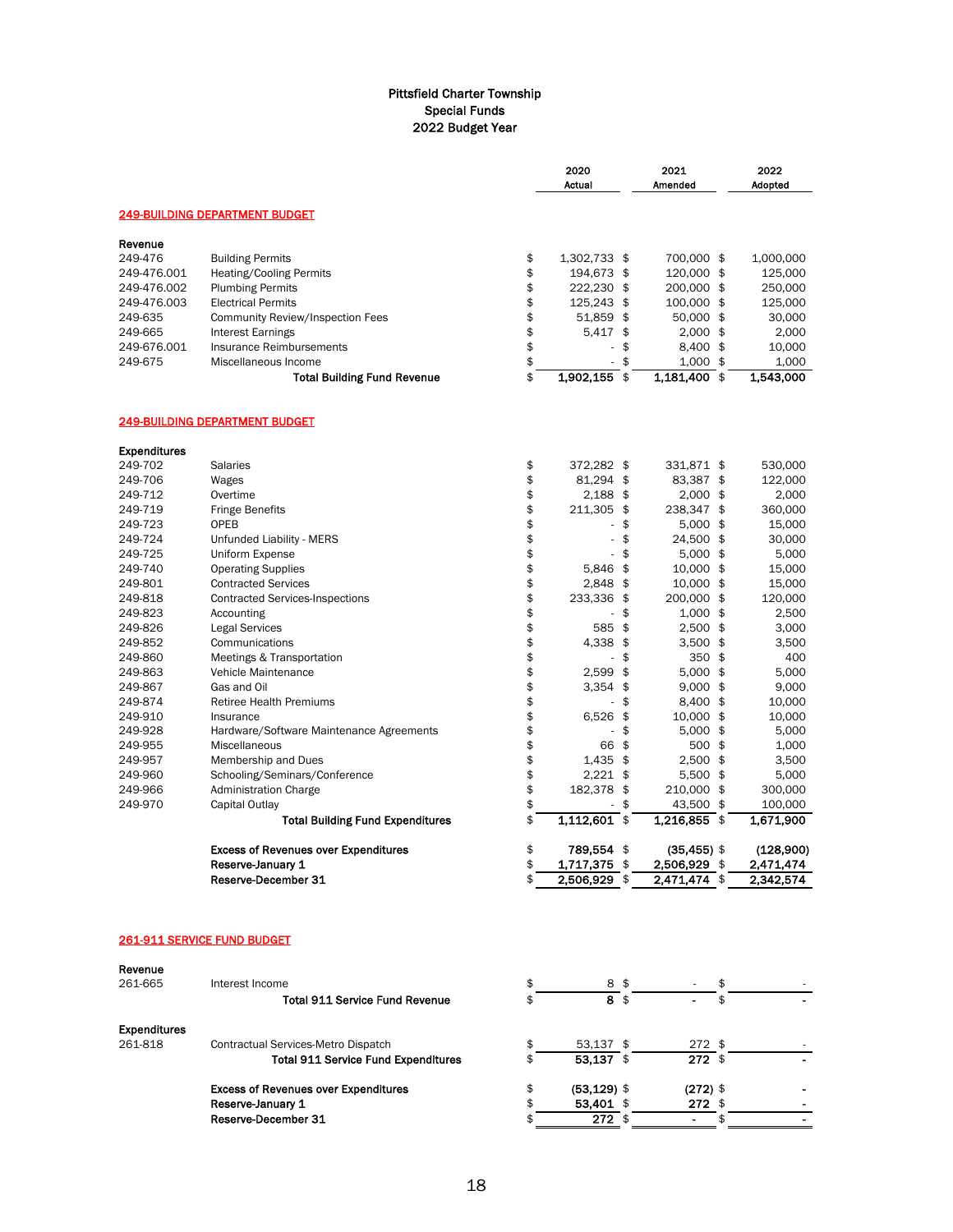|                |                        | Adopted                              |
|----------------|------------------------|--------------------------------------|
|                |                        |                                      |
|                |                        |                                      |
| 26,654 \$      | 20,000 \$              | 20,000                               |
| 2 <sup>5</sup> | $10*$                  | 10                                   |
| $26,656$ \$    | 20,010 \$              | 20,010                               |
|                |                        |                                      |
| \$             | 10 <sup>5</sup>        | 10                                   |
| 25,000 \$      | 20,000 \$              | 21,656                               |
| $25,000$ \$    | $20,010$ \$            | 21,666                               |
| 1,656 \$       |                        | \$<br>(1,656)                        |
|                | 1,656 \$               | 1,656                                |
| 1,656 \$       | $1.656$ \$             |                                      |
| 971 \$         | 50,000 \$              | 50,000                               |
|                | $10*$                  | 5                                    |
| $971$ \$       | $50,010$ \$            | 50,005                               |
|                |                        |                                      |
| \$             | 500 \$                 | 500                                  |
| 46,000 \$      | 48,000 \$              | 50,000                               |
| 46,000 \$      | $48,500$ \$            | 50,500                               |
| $(45,029)$ \$  |                        | (495)                                |
|                |                        | 28,326                               |
|                |                        | 27,831                               |
|                | 71,845 \$<br>26,816 \$ | $1,510$ \$<br>26,816 \$<br>28,326 \$ |

#### 280-TREE MITIGATION FUND BUDGET

| Revenue             |                                                |                      |      |                 |               |
|---------------------|------------------------------------------------|----------------------|------|-----------------|---------------|
| 280-665             | Interest Income                                | \$<br>$242$ \$       |      | 50 <sup>5</sup> | 50            |
| 280-681             | <b>Tree Mitigation Contributions</b>           | \$                   | - \$ | 200,000 \$      | 200,000       |
|                     | <b>Total Tree Mitigation Fund Revenue</b>      | \$<br>$242$ \$       |      | 200.050 \$      | 200,050       |
| <b>Expenditures</b> |                                                |                      |      |                 |               |
| 280-802             | Tree Planting                                  | \$<br>$31.401$ \$    |      | 200,000 \$      | 200,000       |
| 280-818             | <b>Contractual Services</b>                    | \$                   | - \$ | 70,000 \$       | 70,000        |
|                     | <b>Total Tree Mitigation Fund Expenditures</b> | \$<br>$31,401$ \$    |      | 270,000 \$      | 270,000       |
|                     | <b>Excess of Revenues over Expenditures</b>    | \$<br>$(31, 159)$ \$ |      | $(69,950)$ \$   | (69,950)      |
|                     | Reserve-January 1                              | \$<br>321.076 \$     |      | 289,917 \$      | 219,967       |
|                     | Reserve-December 31                            | \$<br>289,917 \$     |      | 219,967         | \$<br>150.017 |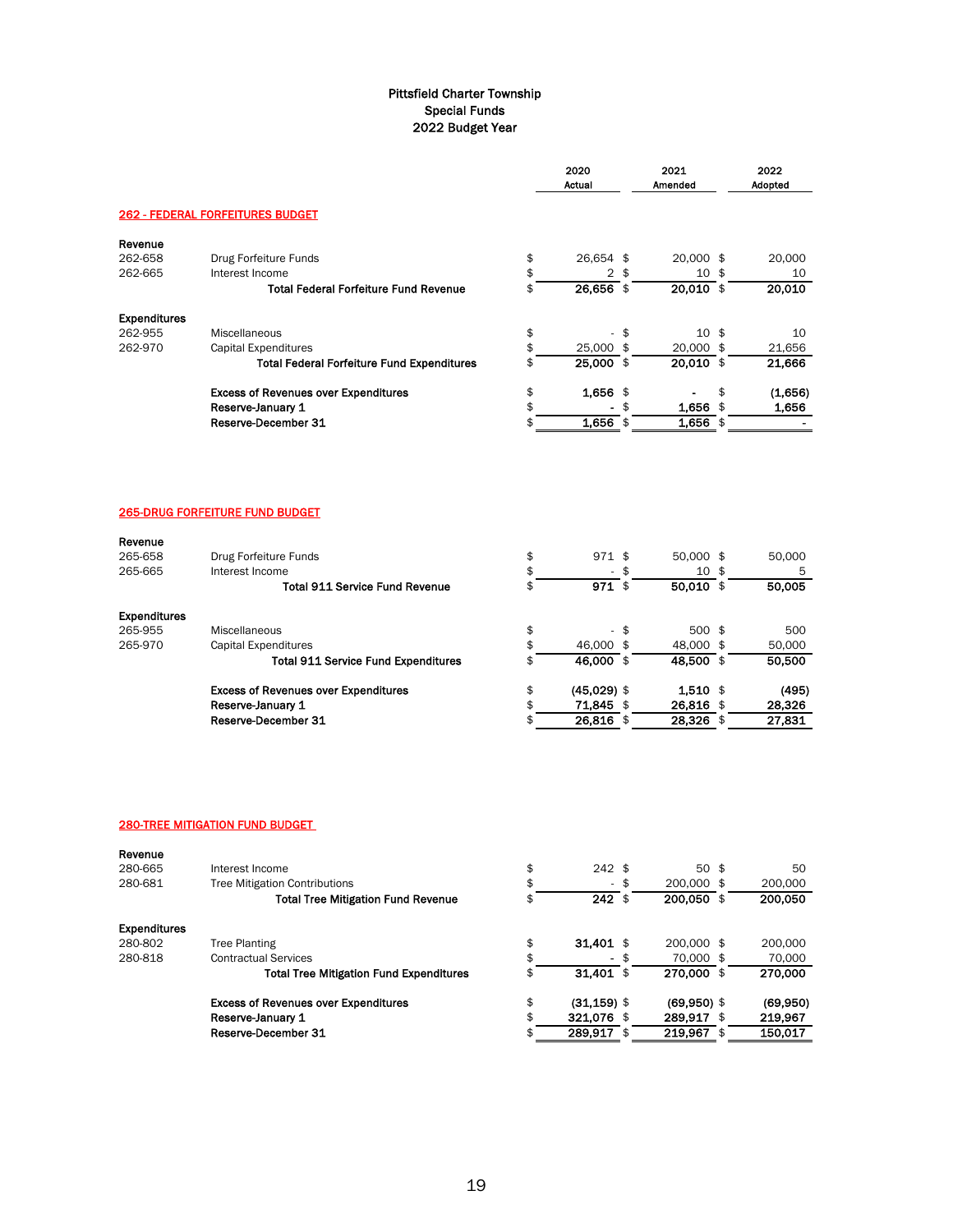|                                             |                                                                  |          | 2020<br>Actual             | 2021<br>Amended          | 2022<br>Adopted    |
|---------------------------------------------|------------------------------------------------------------------|----------|----------------------------|--------------------------|--------------------|
|                                             |                                                                  |          |                            |                          |                    |
|                                             | <b>281-SIDEWALK RESERVE FUND BUDGET</b>                          |          |                            |                          |                    |
| Revenue                                     |                                                                  |          |                            |                          |                    |
| 281-685                                     | Sidewalk Improvement Contributions                               | \$       | 35,000 \$                  | 30,000 \$                | 30,000             |
| 281-665                                     | Interest Income                                                  | \$       | 60 \$                      | 100 \$                   | 100                |
|                                             | <b>Total Sidewalk Reserve Fund Revenue</b>                       | \$       | 35,060 \$                  | 30,100 \$                | 30,100             |
| <b>Expenditures</b>                         |                                                                  |          |                            |                          |                    |
| 281-941                                     | Sidewalk Improvements                                            | \$       | $30,000$ \$                | 30,000 \$                | 75,000             |
|                                             | <b>Total Sidewalk Reserve Fund Expenditures</b>                  | \$       | 30,000 \$                  | 30,000 \$                | 75,000             |
|                                             | <b>Excess of Revenues over Expenditures</b>                      | \$       | 5,060 \$                   | $100$ \$                 | (44,900)           |
|                                             | Reserve-January 1                                                | \$       | 91,482 \$                  | 96,542 \$                | 96,642             |
|                                             | Reserve-December 31                                              | \$       | $96,542$ \$                | $96,642$ \$              | 51,742             |
| 596-REFUSE BUDGET                           |                                                                  |          |                            |                          |                    |
|                                             |                                                                  |          |                            |                          |                    |
| Revenue<br>596-631                          | <b>Refuse Billings</b>                                           | \$       | 1,895,763 \$               | 2,119,677 \$             | 2,289,251          |
| 596-659                                     | <b>Forfeited Discounts</b>                                       | \$       | \$<br>ä,                   | 25,000 \$                | 25,000             |
| 596-665                                     | Interest Income                                                  | \$       | 603 \$                     | 500\$                    | 500                |
|                                             | <b>Total Revenue for Refuse Budget</b>                           | \$       | 1,896,366 \$               | 2,145,177 \$             | 2,314,751          |
|                                             |                                                                  |          |                            |                          |                    |
| Expenditures                                |                                                                  |          |                            |                          |                    |
| 596-740                                     | <b>Operating Supplies</b>                                        | \$       | \$                         | 500 \$                   | 500                |
| 596-815                                     | <b>Refuse Contract Payments</b>                                  | \$       | 1,891,521 \$               | 1,921,356 \$             | 2,113,491          |
| 596-954<br>596-955                          | Clean up Day<br>Miscellaneous                                    | \$<br>\$ | 13,632 \$<br>×.            | 55,000 \$                | 55,000             |
| 596-966                                     | <b>Administration Charge</b>                                     | \$       | \$<br>\$<br>ä,             | $5,000$ \$<br>25,000 \$  | 5,000<br>25,000    |
|                                             | <b>Total Refuse Fund Expenditures</b>                            | \$       | 1,905,153 \$               | 2,006,856 \$             | 2,198,991          |
|                                             |                                                                  | \$       |                            |                          |                    |
|                                             | <b>Excess of Revenues over Expenditures</b><br>Reserve-January 1 | \$       | $(8,787)$ \$<br>518,199 \$ | 138,321 \$<br>509,412 \$ | 115,760<br>647,733 |
|                                             | Reserve-December 31                                              | \$       | 509,412 \$                 | 647,733\$                | 763,493            |
|                                             |                                                                  |          |                            |                          |                    |
| <b>592-UTILITIES FUND BUDGET</b><br>Revenue |                                                                  |          |                            |                          |                    |
|                                             |                                                                  |          |                            |                          |                    |
| 592-640                                     | <b>Administrative Charges</b>                                    | \$       | 4,009<br>\$                | 28,000 \$                | 28,000             |
| 592-642                                     | <b>Water Billings</b>                                            | \$       | 7,483,805 \$               | 7,386,385 \$             | 7,907,838          |
| 592-642.001                                 | <b>Sewer Billings</b>                                            | \$       | 5,903,605 \$               | 6,589,888 \$             | 7,044,720          |
| 592-642.002                                 | Meters & Supplies                                                | \$       | 464,654 \$                 | 250,000 \$               | 290,000            |
| 592-642.003                                 | Fire Line Charges                                                | \$       | 63,000 \$                  | 20,000 \$                | 20,000             |
| 592-642.004                                 | Sewer Benefit Charges                                            | \$       | 235,200 \$                 | 40,000 \$                | 50,000             |
| 592-642.005                                 | Water Benefit Charges                                            | \$       | 284,760 \$                 | 35,000 \$                | 50,000             |
| 592-642.006                                 | Turn On/Off Charges                                              | \$       | 5,849 \$                   | $5,000$ \$               | 5,000              |
| 592-643<br>592-659                          | <b>Other Charges for Services</b>                                | \$       | \$                         | 10,000 \$                | 10,000             |
| 592-665                                     | Forfeited Discounts<br>Interest - O&M                            | \$<br>\$ | 29,901 \$<br>68,641 \$     | 50,000 \$<br>20,000 \$   | 50,000<br>20,000   |
| 592-675                                     | Miscellaneous Income                                             | \$       | 5,696 \$                   | $2,500$ \$               | 2,500              |
| 592-676                                     | <b>General Reimbursements</b>                                    | \$       | 466 \$                     | $5,000$ \$               | 5,000              |
| 592-684                                     | Capital Improvement-Water                                        | \$       | \$                         | $5,000$ \$               | 5,000              |
| 592-684.001                                 | Capital Improvement-Sewer                                        | \$       | \$                         | $5,000$ \$               | 5,000              |
| 592-699.4                                   | Transfer In                                                      | \$       | \$<br>$\frac{1}{2}$        | \$<br>ä,                 |                    |
|                                             | <b>Total Operating Revenue for Utilities Fund</b>                | \$       | 14,549,586 \$              | 14,451,773 \$            | 15,493,058         |